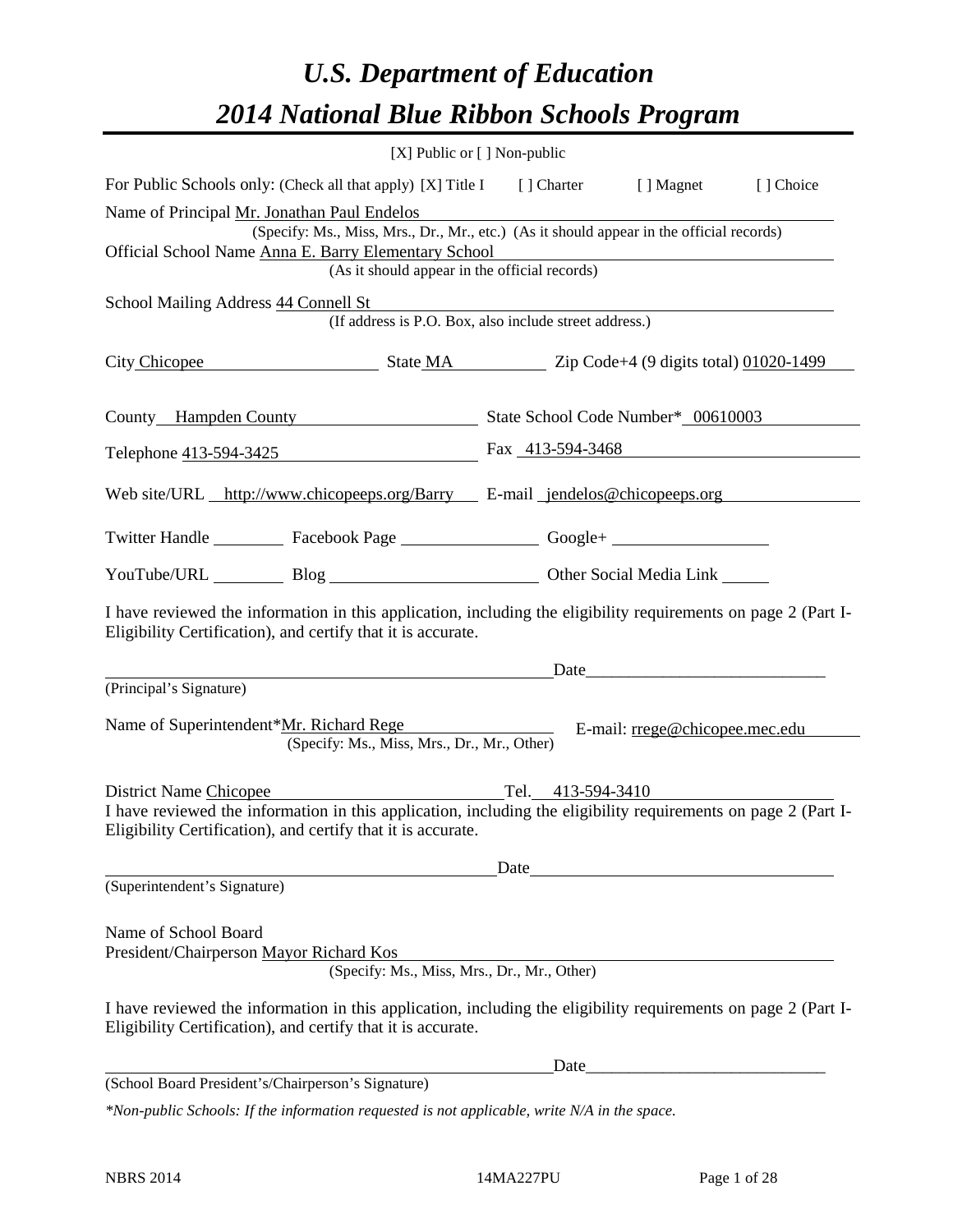### **Include this page in the school's application as page 2.**

The signatures on the first page of this application (cover page) certify that each of the statements below concerning the school's eligibility and compliance with U.S. Department of Education, Office for Civil Rights (OCR) requirements is true and correct.

- 1. The school configuration includes one or more of grades K-12. (Schools on the same campus with one principal, even a K-12 school, must apply as an entire school.)
- 2. The school has made its Annual Measurable Objectives (AMOs) or Adequate Yearly Progress (AYP) each year for the past two years and has not been identified by the state as "persistently dangerous" within the last two years.
- 3. To meet final eligibility, a public school must meet the state's AMOs or AYP requirements in the 2013-2014 school year and be certified by the state representative. Any status appeals must be resolved at least two weeks before the awards ceremony for the school to receive the award.
- 4. If the school includes grades 7 or higher, the school must have foreign language as a part of its curriculum.
- 5. The school has been in existence for five full years, that is, from at least September 2008 and each tested grade must have been part of the school for the past three years.
- 6. The nominated school has not received the National Blue Ribbon Schools award in the past five years: 2009, 2010, 2011, 2012, or 2013.
- 7. The nominated school has no history of testing irregularities, nor have charges of irregularities been brought against the school at the time of nomination. The U.S. Department of Education reserves the right to disqualify a school's application and/or rescind a school's award if irregularities are later discovered and proven by the state.
- 8. The nominated school or district is not refusing Office of Civil Rights (OCR) access to information necessary to investigate a civil rights complaint or to conduct a district-wide compliance review.
- 9. The OCR has not issued a violation letter of findings to the school district concluding that the nominated school or the district as a whole has violated one or more of the civil rights statutes. A violation letter of findings will not be considered outstanding if OCR has accepted a corrective action plan from the district to remedy the violation.
- 10. The U.S. Department of Justice does not have a pending suit alleging that the nominated school or the school district as a whole has violated one or more of the civil rights statutes or the Constitution's equal protection clause.
- 11. There are no findings of violations of the Individuals with Disabilities Education Act in a U.S. Department of Education monitoring report that apply to the school or school district in question; or if there are such findings, the state or district has corrected, or agreed to correct, the findings.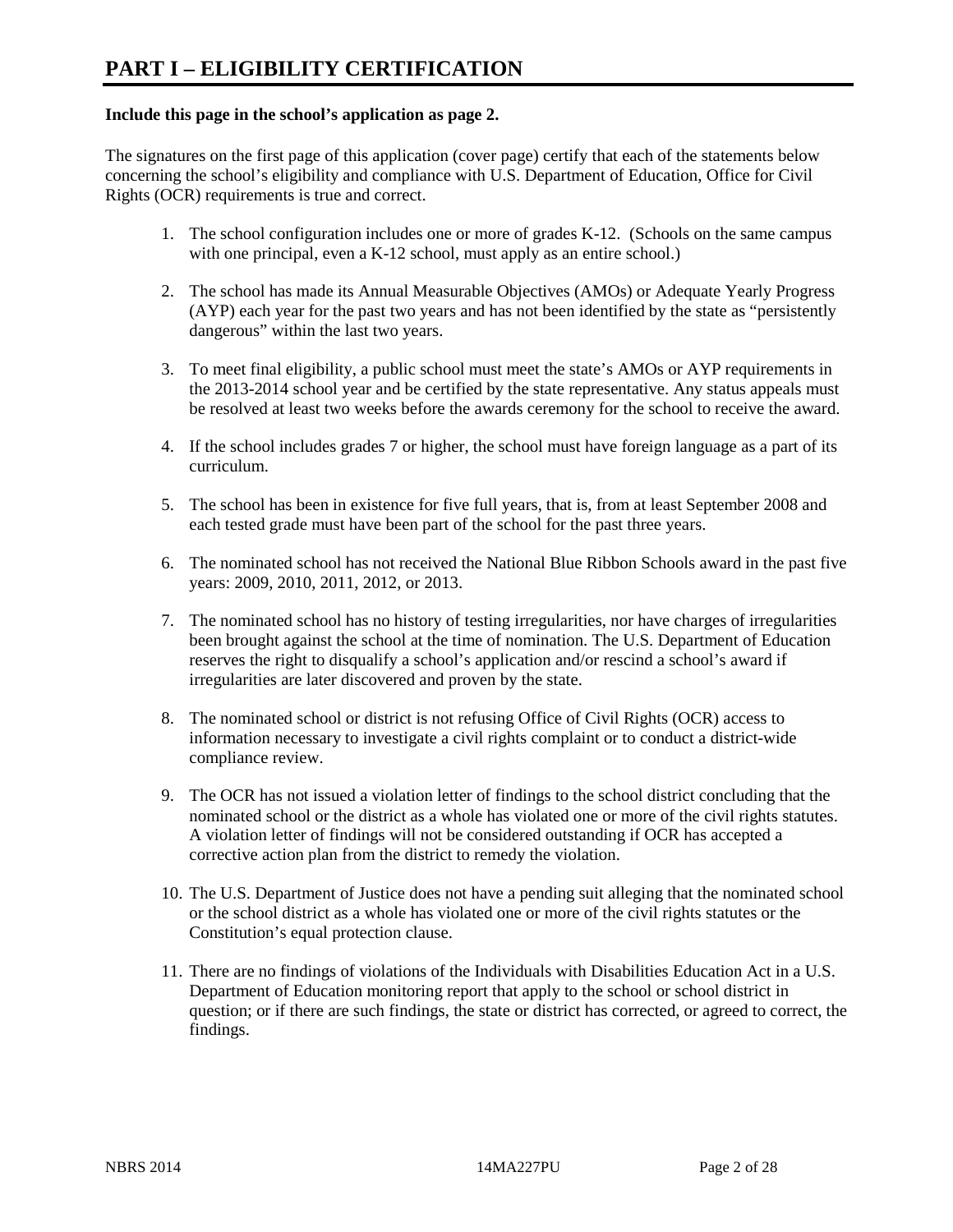## **PART II - DEMOGRAPHIC DATA**

### **All data are the most recent year available.**

**DISTRICT** (Question 1 is not applicable to non-public schools)

| -1. | Number of schools in the district<br>(per district designation): | $9$ Elementary schools (includes K-8)<br>3 Middle/Junior high schools<br>2 High schools |
|-----|------------------------------------------------------------------|-----------------------------------------------------------------------------------------|
|     |                                                                  | $0 K-12$ schools                                                                        |

14 TOTAL

**SCHOOL** (To be completed by all schools)

- 2. Category that best describes the area where the school is located:
	- [X] Urban or large central city
	- [ ] Suburban with characteristics typical of an urban area
	- [ ] Suburban
	- [ ] Small city or town in a rural area
	- [ ] Rural
- 3. 1 Number of years the principal has been in her/his position at this school.
- 4. Number of students as of October 1 enrolled at each grade level or its equivalent in applying school:

| Grade                           | # of         | # of Females | <b>Grade Total</b> |
|---------------------------------|--------------|--------------|--------------------|
|                                 | <b>Males</b> |              |                    |
| <b>PreK</b>                     | 0            | $\theta$     | $\Omega$           |
| K                               | 34           | 36           | 70                 |
| $\mathbf{1}$                    | 40           | 29           | 69                 |
| $\mathbf{2}$                    | 40           | 29           | 69                 |
| 3                               | 36           | 39           | 75                 |
| 4                               | 42           | 44           | 86                 |
| 5                               | 41           | 41           | 82                 |
| 6                               | 0            | 0            | 0                  |
| 7                               | 0            | 0            | 0                  |
| 8                               | 0            | 0            | 0                  |
| 9                               | 0            | 0            | 0                  |
| 10                              | 0            | $\Omega$     | 0                  |
| 11                              | 0            | 0            | 0                  |
| 12                              | 0            | 0            | 0                  |
| <b>Total</b><br><b>Students</b> | 233          | 218          | 451                |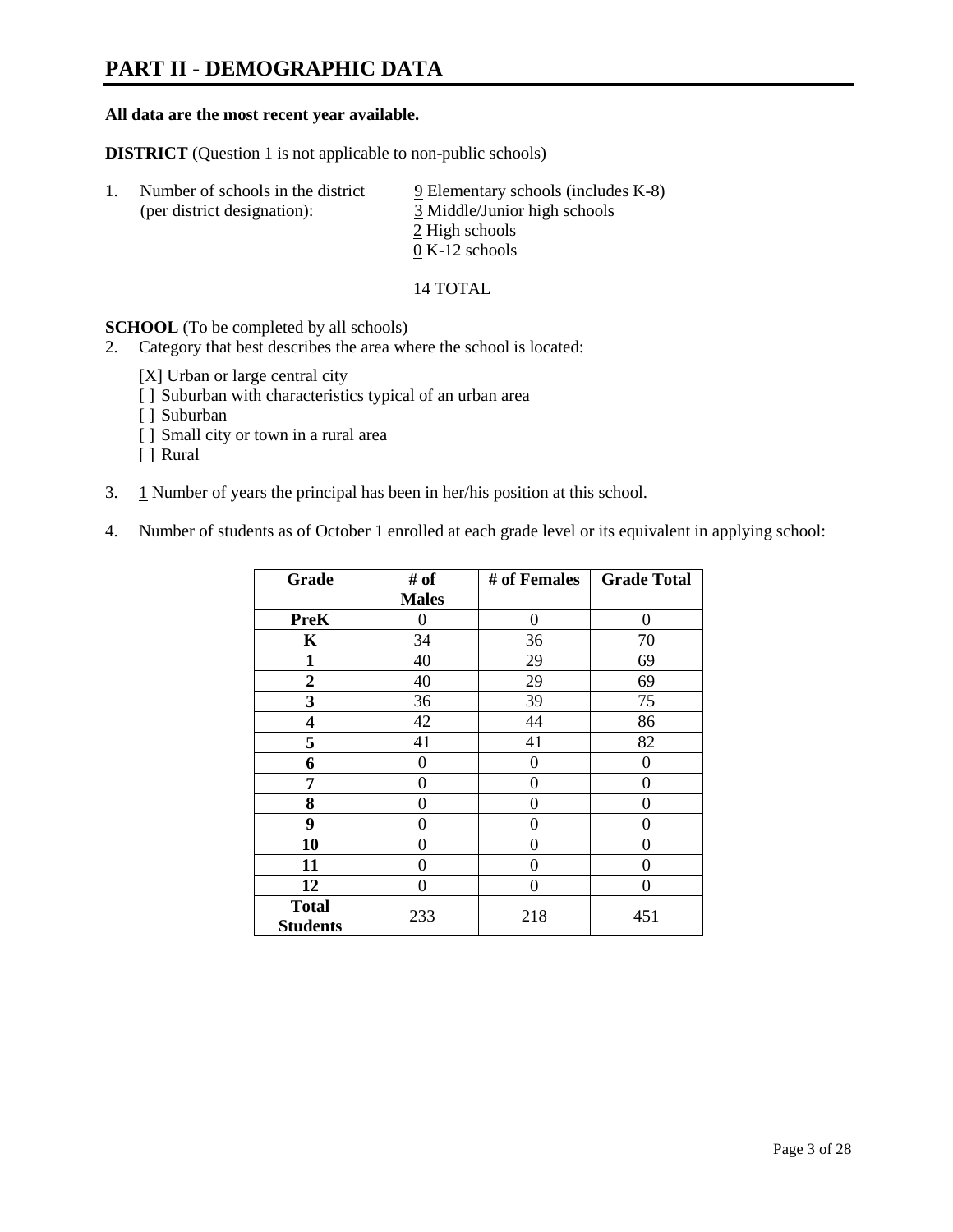the school: 3 % Asian

5. Racial/ethnic composition of  $\qquad \qquad \underline{0}$  % American Indian or Alaska Native 1 % Black or African American 20 % Hispanic or Latino 0 % Native Hawaiian or Other Pacific Islander 73 % White 3 % Two or more races **100 % Total** 

(Only these seven standard categories should be used to report the racial/ethnic composition of your school. The Final Guidance on Maintaining, Collecting, and Reporting Racial and Ethnic Data to the U.S. Department of Education published in the October 19, 2007 *Federal Register* provides definitions for each of the seven categories.)

6. Student turnover, or mobility rate, during the 2012 - 2013 year: 7%

This rate should be calculated using the grid below. The answer to (6) is the mobility rate.

| <b>Steps For Determining Mobility Rate</b>    | Answer |  |
|-----------------------------------------------|--------|--|
| (1) Number of students who transferred to     |        |  |
| the school after October 1, 2012 until the    | 13     |  |
| end of the school year                        |        |  |
| (2) Number of students who transferred        |        |  |
| from the school after October 1, 2012 until   | 20     |  |
| the end of the 2012-2013 school year          |        |  |
| (3) Total of all transferred students [sum of | 33     |  |
| rows $(1)$ and $(2)$ ]                        |        |  |
| (4) Total number of students in the school as | 448    |  |
| of October 1                                  |        |  |
| $(5)$ Total transferred students in row $(3)$ | 0.074  |  |
| divided by total students in row (4)          |        |  |
| $(6)$ Amount in row $(5)$ multiplied by 100   |        |  |

7. English Language Learners (ELL) in the school:  $14\%$ 

62 Total number ELL

Number of non-English languages represented:  $11$  Specify non-English languages: Albanian, Arabic, Chinese, Japanese, Polish, Russian, Spanish, Turkish, Ukranian, Urdu, Vietnamese

8. Students eligible for free/reduced-priced meals: 61 %

Total number students who qualify: 276

If this method is not an accurate estimate of the percentage of students from low-income families, or the school does not participate in the free and reduced-priced school meals program, supply an accurate estimate and explain how the school calculated this estimate.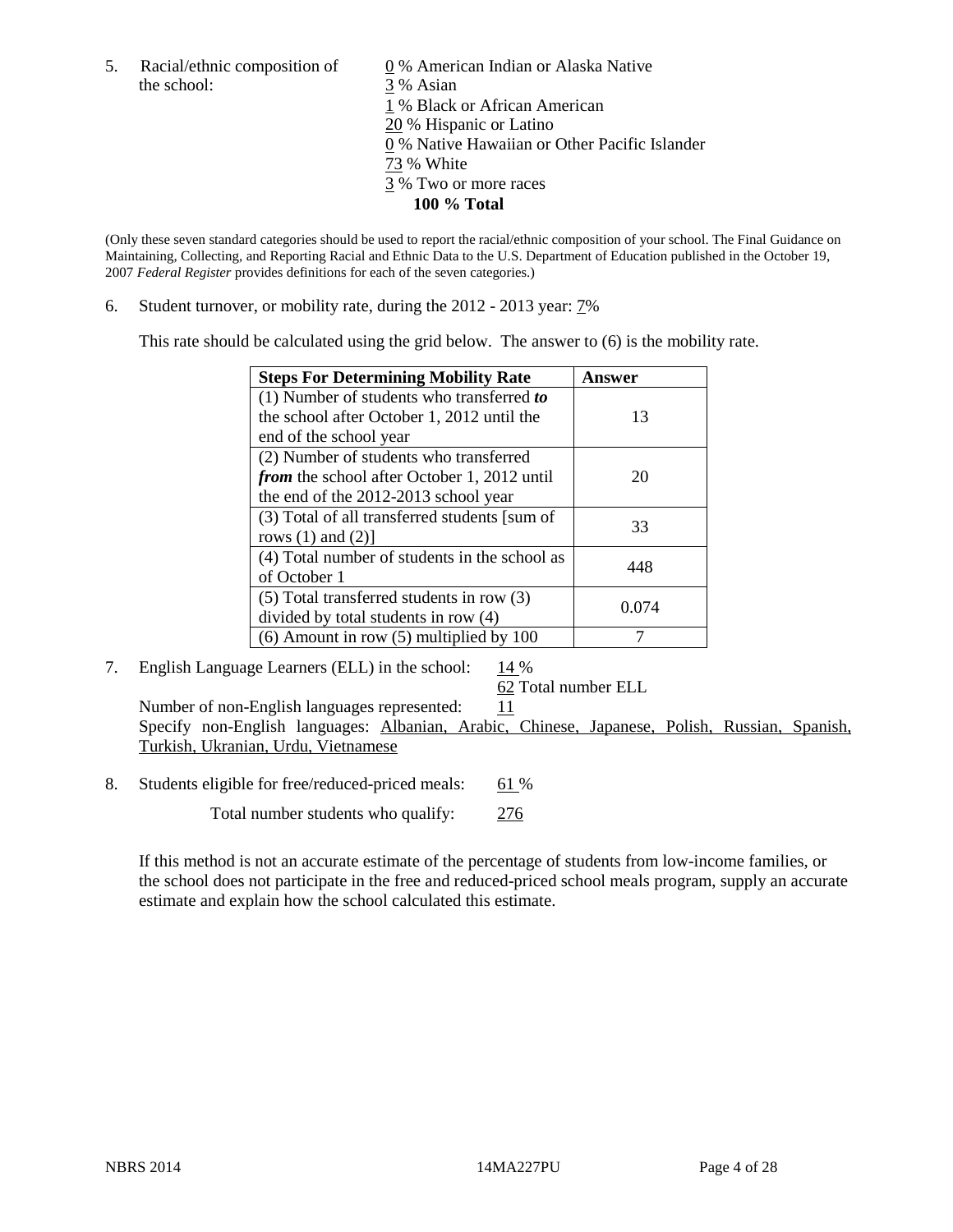74 Total number of students served

Indicate below the number of students with disabilities according to conditions designated in the Individuals with Disabilities Education Act. Do not add additional categories.

| <u>marritano with Disachitity Buatanon ritti Do not auu auuncha tattus ilitori</u> |                                         |
|------------------------------------------------------------------------------------|-----------------------------------------|
| 23 Autism                                                                          | 0 Orthopedic Impairment                 |
| 0 Deafness                                                                         | 8 Other Health Impaired                 |
| 0 Deaf-Blindness                                                                   | 12 Specific Learning Disability         |
| 1 Emotional Disturbance                                                            | 13 Speech or Language Impairment        |
| 1 Hearing Impairment                                                               | 0 Traumatic Brain Injury                |
| 0 Mental Retardation                                                               | 0 Visual Impairment Including Blindness |
| 0 Multiple Disabilities                                                            | 16 Developmentally Delayed              |
|                                                                                    |                                         |

10. Use Full-Time Equivalents (FTEs), rounded to nearest whole numeral, to indicate the number of personnel in each of the categories below:

|                                       | <b>Number of Staff</b> |
|---------------------------------------|------------------------|
| Administrators                        |                        |
| Classroom teachers                    | 21                     |
| Resource teachers/specialists         |                        |
| e.g., reading, math, science, special | 19                     |
| education, enrichment, technology,    |                        |
| art, music, physical education, etc.  |                        |
| Paraprofessionals                     | 19                     |
| Student support personnel             |                        |
| e.g., guidance counselors, behavior   |                        |
| interventionists, mental/physical     |                        |
| health service providers,             |                        |
| psychologists, family engagement      |                        |
| liaisons, career/college attainment   |                        |
| coaches, etc.                         |                        |
|                                       |                        |

11. Average student-classroom teacher ratio, that is, the number of students in the school divided by the FTE of classroom teachers, e.g.,  $22:1$   $22:1$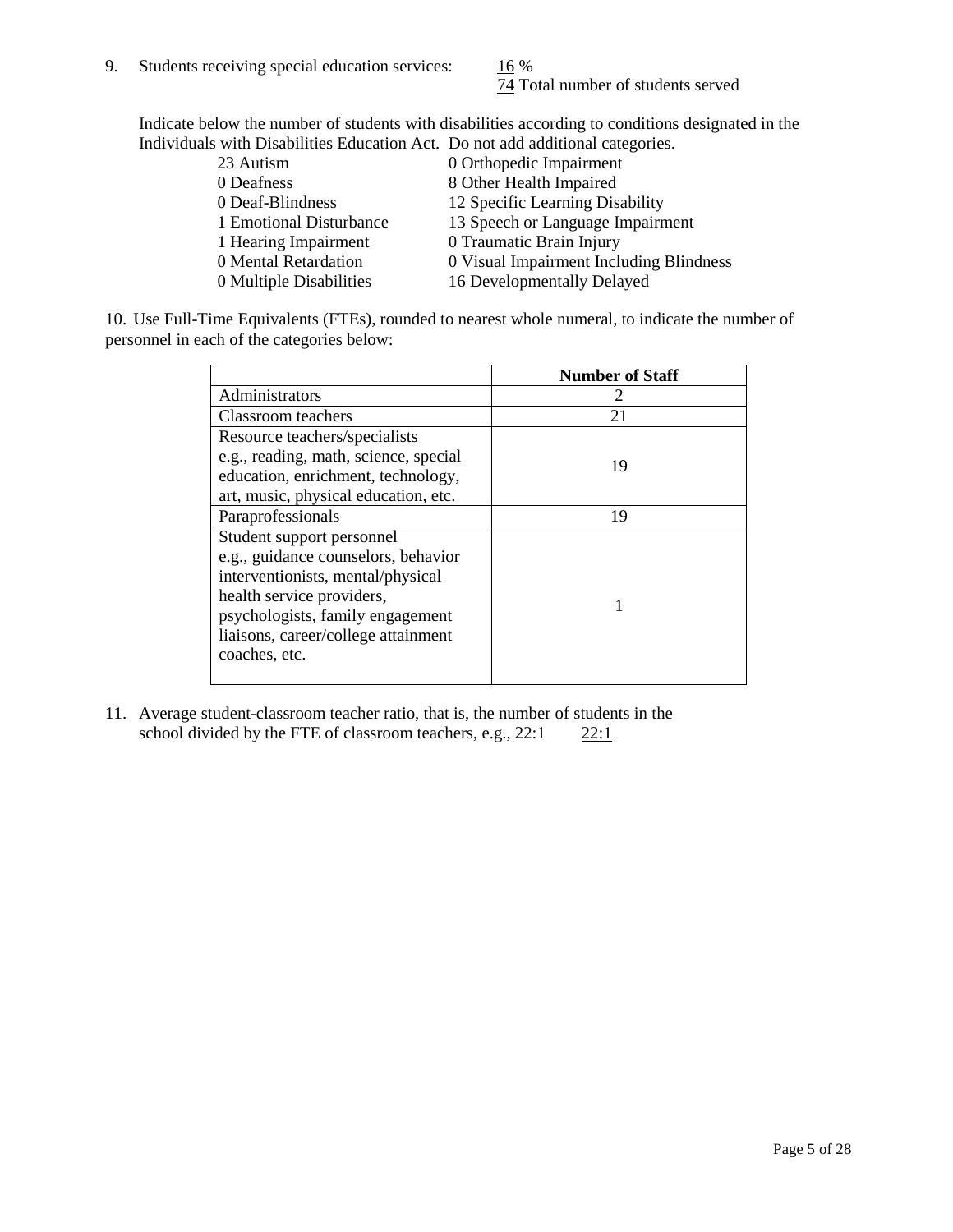12. Show daily student attendance rates. Only high schools need to supply yearly graduation rates.

| <b>Required Information</b> | 2012-2013     | 2011-2012 | 2010-2011 | 2009-2010 | 2008-2009 |
|-----------------------------|---------------|-----------|-----------|-----------|-----------|
| Daily student attendance    | 95%           | 96%       | 95%       | 95%       | 96%       |
| High school graduation rate | $\gamma_{\%}$ | 0%        | 0%        | 0%        | 0%        |

### 13. **For schools ending in grade 12 (high schools)**

Show percentages to indicate the post-secondary status of students who graduated in Spring 2013

| <b>Post-Secondary Status</b>                  |                |
|-----------------------------------------------|----------------|
| Graduating class size                         |                |
| Enrolled in a 4-year college or university    | 0%             |
| Enrolled in a community college               | 0%             |
| Enrolled in career/technical training program | 0%             |
| Found employment                              | 0%             |
| Joined the military or other public service   | 0%             |
| <b>Other</b>                                  | $\gamma_{0/2}$ |

14. Indicate whether your school has previously received a National Blue Ribbon Schools award. Yes  $No \underline{X}$ 

If yes, select the year in which your school received the award.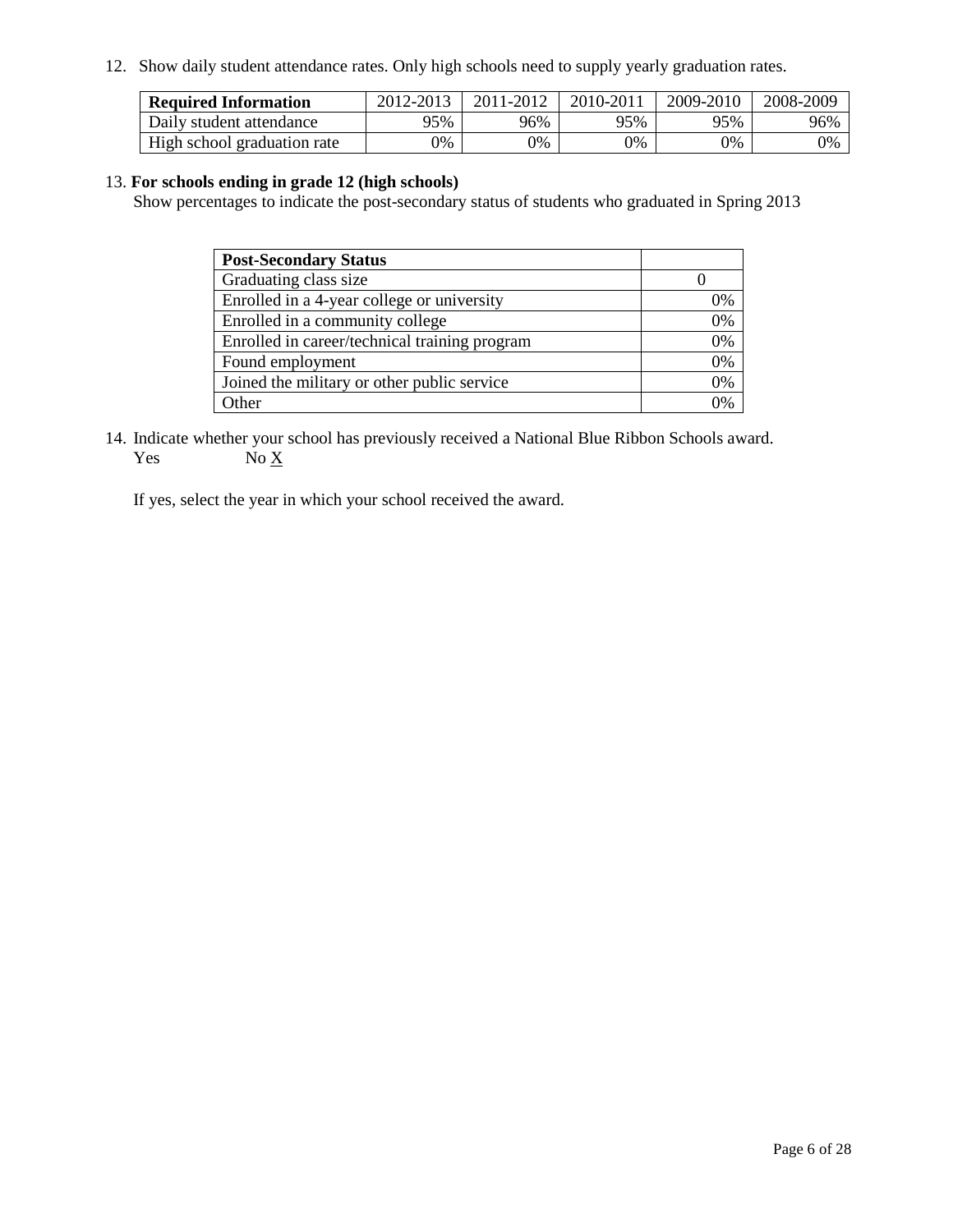## **PART III – SUMMARY**

The mission of Anna E. Barry School is to educate children. All staff members are dedicated to the proper preparation and instruction of elementary school students as they successfully continue their education, and pursue their aspirations as they eventually become contributing community members who are life-long learners. In assuming our responsibility to achieve these goals and accepting the challenges presented in our classrooms, we must be responsive in addressing all factors which influence the educational, emotional and social development of children in a manner which is appropriate, purposeful and meaningful to each individual.

Anna E. Barry School is a neighborhood elementary school serving approximately 450 students Kindergarten through grade five. The school offers two inclusive district programs: High Functioning Autism Learners, and English Language Learners who account for approximately 16% of the current enrollment. Instruction in each grade level is inclusive, which creates a truly diverse student population.

In 2007, Differentiated Small Group Instruction was identified by the staff at Anna E. Barry School as the single most important academic area which could make the largest impact on student learning. The challenge was led by site-based administration with the goal to minimize whole group instruction and find more time for small groups of learners to work with an adult. We made this a reality through scheduling – and a tremendous amount of trial and error. Once schedules were adapted and dispersed throughout the school (many schedules were volunteered by veteran teachers who mastered the model) the accountability piece kicked-in. Staff members who needed assistance or additional support were supported. Creative scheduling was coined, and soon the schedules at Anna E. Barry School ensured each staff member had enough support for their challenging times and crucial teaching moments.

With scheduling and support behind us, we moved onto bringing student centers to the next level. The buzz word at the time was, and still is "differentiated" -– we quickly adopted "Differentiated Centers" as our school-wide language of what we needed to build. Starting small with third grade in 2008, we supported grade level staff members with a networked color printer, laminators, color paper and most importantly – time. The mission and outline of this experiment was to take the old, overused English Language Arts Worksheets and make them manipulative-able partnered activities in which students could reinforce what they already learned in their small instructional group the previous week. The one-size fits all approach of a worksheet was replaced by 'differentiated centers' and 'center activities' which the teachers made for specific groups of students. The basic worksheet that every child would be responsible for by the end of a seatwork block took on a new form and morphed into a 'differentiated center' which a small group of learners would need to complete by the end of the week. "Must do" centers took shape and soon students found that once they completed their 'must do centers" (and completed them with the high expectations their teacher would expect) they could move on to skill-based centers which assisted teachers by reinforcing material that was presented earlier in the year.

The first month ticked-by and student engagement in each of the three 'differentiated centers' classrooms soared – we later found that this initiative translated into assessment gains in every aspect of the school. Word spread of what was taking place in our guinea-pig grade level and then it teachers began requesting materials to build their own grade levels' differentiated centers. Networked color printers, laminators, color paper all became standard supplies in each grade level and each and every grade level began seeing terrific gains.

Over the past five years Anna E. Barry School has seen student academic success as a direct result of Differentiated Small Group Instruction and Differentiated Centers. The tireless efforts of the staff members at the building have demonstrated by limiting whole class instruction in favor of small group differentiated instruction, and creating differentiated centers and center activities in lieu of worksheets, overall student achievement soars. Only through the hard work of the staff, and their dedication to teaching and learning has Anna E. Barry School reached the milestone of 'Level One Accountability Status' upon the scored release of the 2012-2013 MCAS.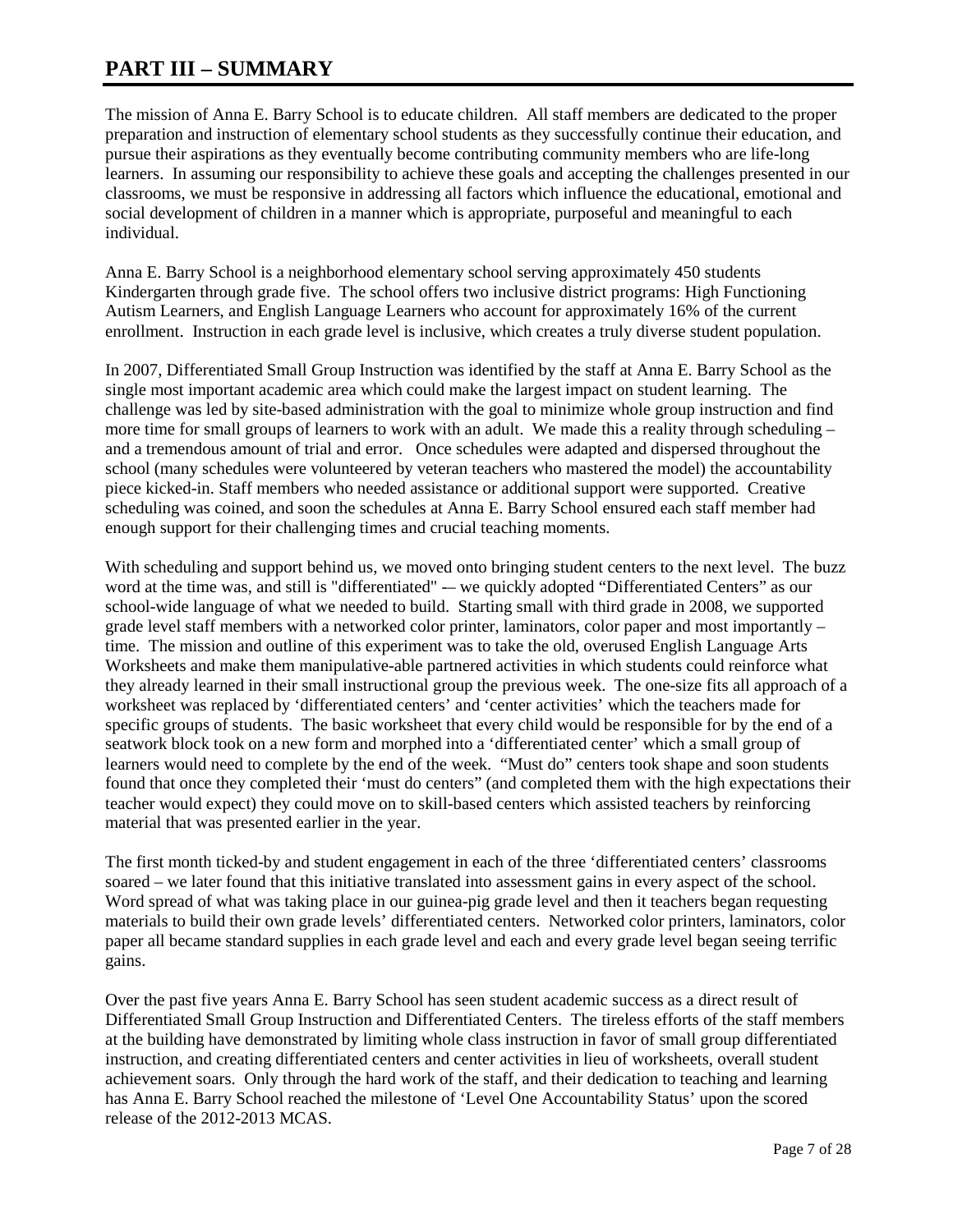### **1. Assessment Results:**

a) Students in grades 3-5 at Anna E. Barry School take part in the Massachusetts Comprehensive Assessment System (MCAS), which is the standardized assessment for the state. Students are assessed in three subjects in grade five: English Language Arts, mathematics, and science & engineering; Students in grades three and four are assessed in English Language Arts and mathematics.

The MCAS has five scoring categories: Warning, Needs Improvement Low, Needs Improvement High, Proficient, and Advanced. Each category has a corresponding range for scaled scores, as well as a conversion to Composite Performance Index (CPI) in points. Students who achieve a scaled score of 210- 218 are considered Warning. Students in the Warning category receive a total of 25 points. Students who achieve a scaled score of 220-228 are considered Needs Improvement Low. Students in the Needs Improvement Low Category receive a total of 50 points. Students who achieve a scaled score of 230-238 are considered Needs Improvement High. Students in the Needs Improvement High Category receive a total of 75 points. Student who achieve a 240 – 258 are considered Proficient in the tested material. Students in grades 3-5 who score 260 – 280 are considered Advanced in the tested material. Students who score in the Proficient or Advanced categories receive 100 points.

The acceptable target for all students in the state and district is a scaled score of 240, or 100 CPI Points, which means they have achieved Proficient status in the state.

b) In the subject of Math over the last 5 years, proficiency scores of all students have equaled those in the Low Income subgroup at all grade levels. Grade 3 students have always been our highest achieving students over the past 5 years. During this span, the teaching staff at grade 3 have done a tremendous job of transitioning students to prepare for high-stakes testing. In addition, this performance trend also points to solid instruction that our students receive at the primary grades to build on foundational skills in math. The enhanced movement of our differentiated small group instructional model, along with the hard work of the staff to incorporate hands-on center activities have contributed to the tremendous growth seen by each grade level, but specifically grade 3 has been able to improve proficiency levels from 55% in 2009 to 95% in 2013. The stability, cohesion, and talent of this teaching team is by far the overwhelming reason for such success in our math scores in Grade 3. During the most recent school year, students in all sub groups in grade 3 scored at least proficient within 3-4 percentage points, with all groups more than 92% of students proficient in math. From the 2013 MCAS testing we are proud to say that 100% of our students with disabilities and ELL students in grade 3 scored at least proficient on MCAS, with 92% of our Hispanic students scoring the same level of performance.

Our students in grade 4 and 5 over the past five years have also shown great gains in our overall proficiency levels in math. Grade 4 students have grown over 20 percentage points during the 5 year span, while grade 5 students have gained 23 percentage points during the same span. During this span, our low-income subgroup has seen similar gains, reaching almost identical levels of proficiency in math. A major contributor to this growth in math has been largely in part due to creation of meaningful math centers, along with supplemental math support from "Go Math" materials. We recognize that in both grade levels our students with disabilities are still proving to be a challenge. To combat this challenge, we have recently instituted regular Intervention Meetings to discuss intervention changes for individual students that are not showing adequate growth in their math skills. We have also incorporated different strategies to meet the different learning styles to help students conceptually understand and apply skills and become successful problem solvers. In addition to regular collaboration among teachers, our school-wide data team analyzes all data points to identify skills that are lacking and addressing these our staff work together to find or develop different interventions to address these deficiencies.

Over the prior 5 years, ELA has also shown some impressive growth in grades 3 and 4. Five years ago, grade 3 had only 38% of students scoring proficient, while in 2013 62% of our students scored proficiency in ELA. Even more impressive in our school has been the growth of grade 4 students during the same span.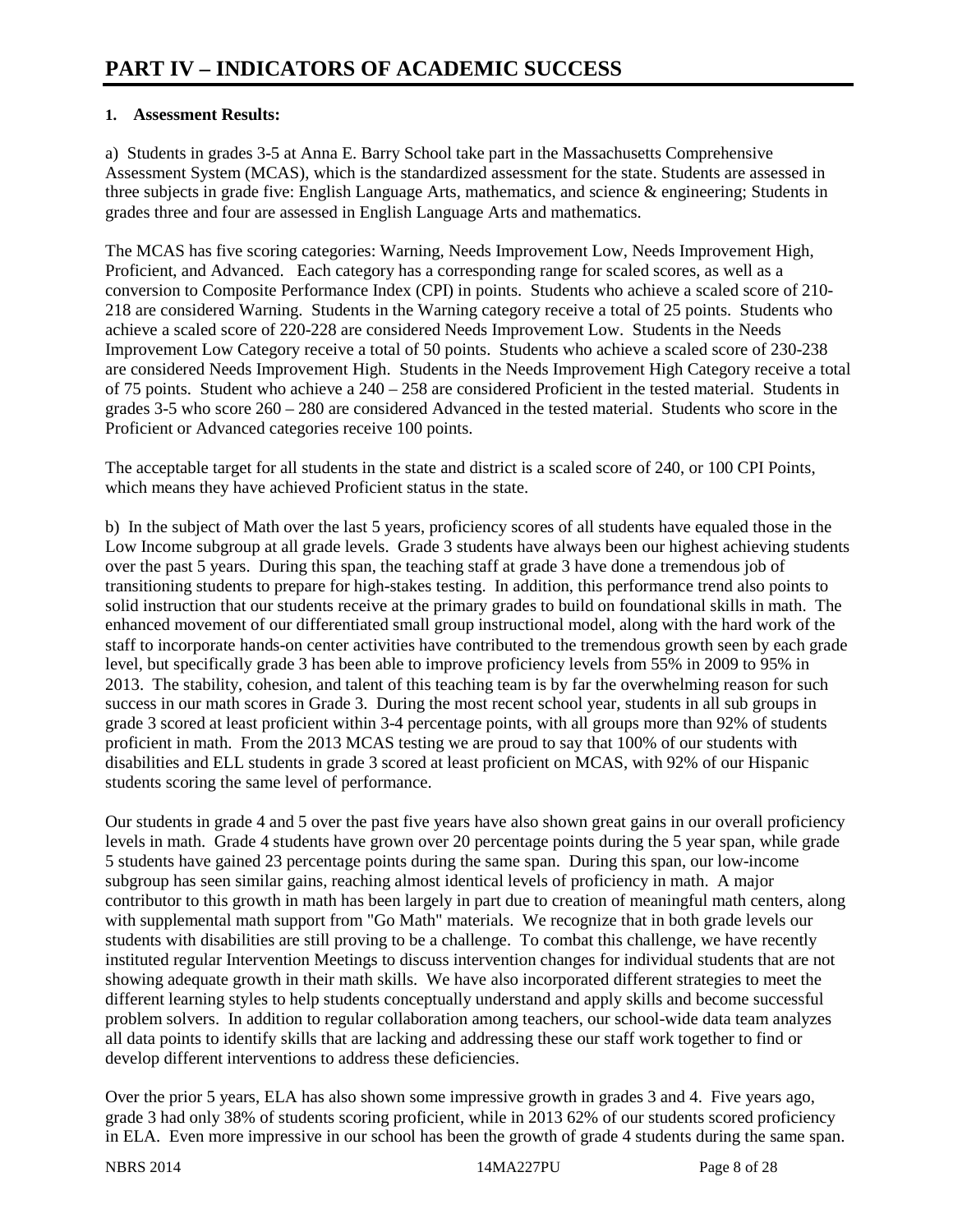Percent of grade 4 students scoring proficient has risen from 42% in 2009 to 82% of students in 2013. During that same span, 2% of students were advanced in 2009, while 16% of our students were advanced in the most recent testing year in 2013. As in Math, our students in grade 4 have kept pace in all subgroups with the exception of students with disabilities for ELA testing. In the most recent year, grade 3 students kept pace within 9 percentage points of proficiency with all students. The struggles in grade 3 seem to be with the Hispanic and ELL subgroups. There is a 17 and 16 percentage point difference respectively that needs to be addressed. To combat these gaps, we have been increasing the amount of "Language for Learning" exposure for our ELL students, while using Intervention Meetings to identify specific skills that our subgroups are struggling with on the ELA testing. Grade 5 students over the five year span have not shown the growth that the other grades have shown, but we have seen a 500% increase in the number of students who score Advanced in ELA testing, while we have consistently had 60% of our students in grade 5 score proficient in ELA. A very similar large gap exists in grade 5 students with disabilities. Since this is a repeated area of concern between ELA and Math, Barry School has instituted Intervention Meetings, a school-wide Leadership/Data Team, and increased technology opportunities for students to gain extra reinforcement and practice with skills in ELA and Math.

### **2. Using Assessment Results:**

At the first faculty meeting in August of 2009, the principal presented to the staff at Anna E. Barry School with the goal to minimize student assessments by eliminating 'whole group testing'. The staff members were puzzled since many of the teachers at Anna E. Barry School themselves had never been taught without having to take a test at the end of presented material.

We no longer shut down instruction to assess the entire class; instead, we recapture that assessment time in small group differentiated instruction, which in some classrooms totals nearly 2.5 hours per week and in some cases requires teachers to redefine their pedagogy. There are no math tests, no chapter tests, no theme tests, or no whole group testing of any kind. Instead, the teacher's small group instructional table became the most important assessment measure for student learning. Teachers moved to 'dip-sticking' how students were comprehending a new math or ELA lesson within the differentiated instructional group.

However, that's not to say that the staff at Anna E. Barry School use no assessment data to aid instructional decision-making. The Dynamic Indicators of Early Literacy Skills (DIBELS) are a mainstay in the district and truly an import piece of data which all staff use to assist in student fluency and comprehension. Low achieving students are monitored bi-monthly, whereas students on or above grade level are monitored monthly.

The previous year's MCAS data in grades 3-5 help target specific areas of improvement for both teachers and students. MCAS data are disaggregated over the summer and used as a guide for students in grades 4-5 within the first month of reviewed curriculum. Grade level teachers use their previous year's MCAS data to identify trends or common errors made by students to ensure they covered all of the tested curriculum material and reflect on teaching a targeted lesson/skill differently.

In addition, the district ensures that Anna E. Barry School continue benchmark assessments in writing, DIBELS, and math three times per year (fall, winter, spring).

Within the first couple of months in 2009 the staff was fully on board with no whole class assessments, even though there were a few staff holdouts who would have students take a spelling or comprehension assessment on Fridays (old habits and all). As a whole student instructional time soared. Parents who questioned the lack of corrected assessments coming home were contacted personally, and at the end of the conversation were not only comfortable with the change, but thought it was incredible.

By January the staff at Anna E. Barry School was closer than ever. Classroom teachers, their teaching assistants, and Interventionists work together and share what has been successful with students and what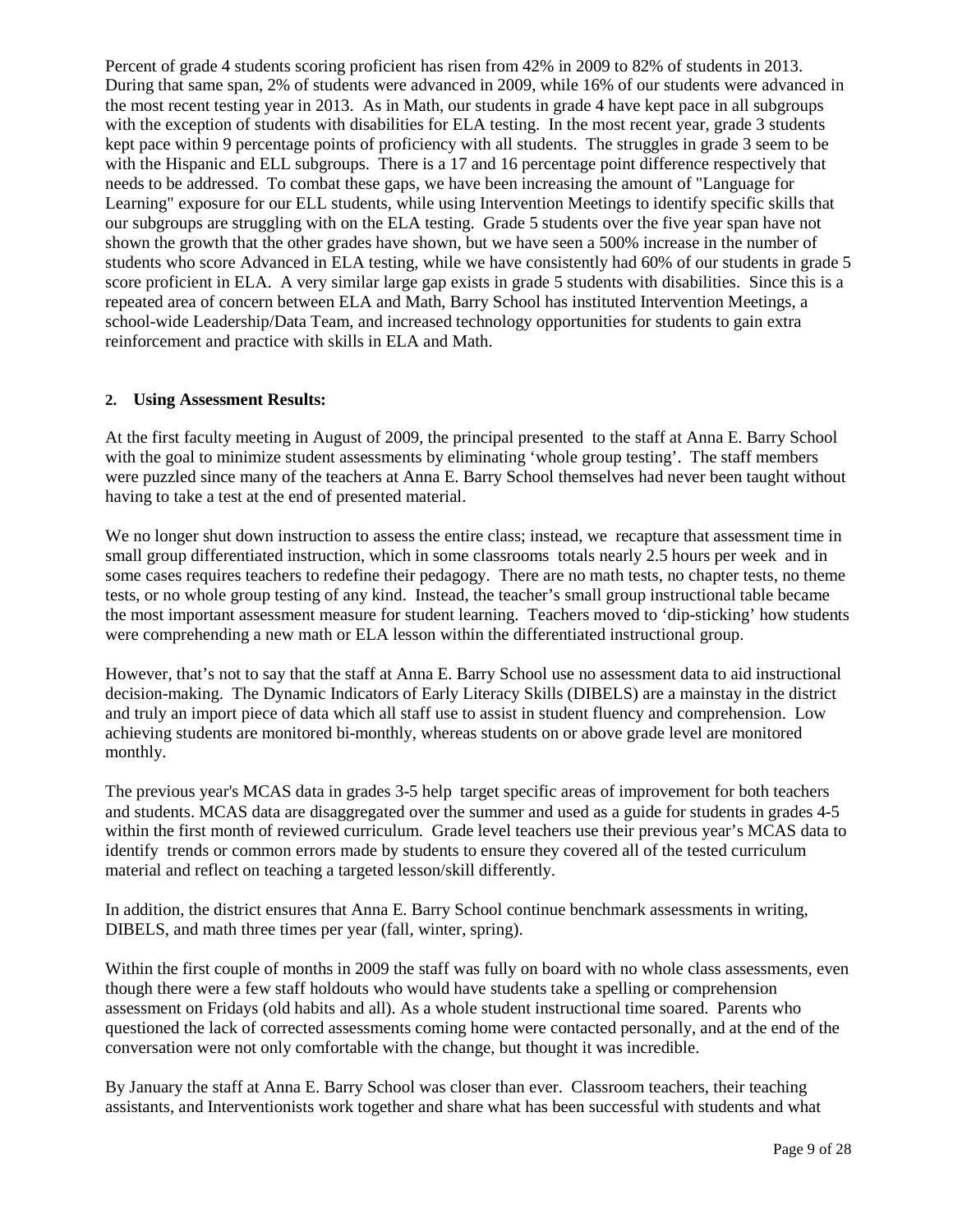they will try next for those students who still are not making adequate gains. Removing whole class assessments was a success because of the professionals who refused to let the idea fail.

### **3. Sharing Lessons Learned:**

Although Anna E. Barry School was not strictly affiliated with the Bay State Reading Institute (B.S.R.I.), staff members (the reading specialist, a grade 3 teacher, and the principal) were recruited to lead professional development in the districts and schools where B.S.R.I. was working. As a result, a professional relationship developed and staff members were encouraged to visit Anna E. Barry School to see the professional development presentation in action.

Over the past four years, Anna E. Barry School has hosted a number of local schools and school districts, including: Westfield (Paper Mill Elementary School, and Highland Elementary School), Munson (Crosby Elementary School), Brockton (Baker Elementary School) and Chicopee (Belcher Elementary School, Strieber Elementary School, Lambert-Lavoie Elementary School and Fairview Veterans Memorial Middle School). Classroom teachers, interventionists, reading coaches, vice principals, principals and central office staff all visited the building (often times multiple times) in order to see the 'instructional model' Anna E. Barry School was utilizing.

Many, if not all, of the visitors who toured Anna E. Barry School from 2009-2013 were focused on improving their small group differentiated instructional pedagogy. Classroom and staff schedules, student group rotation, differentiated centers, and the building's professional learning community were highlighted and modeled for our visitors. Visitors who toured the building were always encouraged to take photos, ask questions of teachers (on their prep periods), copy examples of schedules and rotations, and steal every bit of good practice they could; in order to make what they saw their own.

Many of the professional relationships created as a result of having visitors tour Anna E. Barry School have continued well past a visit or two. Teachers move buildings, administrators move districts, however through phone calls, text messages, and E-mails, the staff and administration Anna E. Barry School have stayed intouch with many of the educators who had toured the building. We share our individual and building-wide successes and challenges, run ideas past each other, and continue to push each other in a professional way to create new and engaging ways to reach our students and staff.

### **4. Engaging Families and Community:**

There have been many successful initiatives and strategies Anna E. Barry School has utilized over the past six years in order to build parent and guardian interest in the success of their children.

At the top of the list is school-wide communication. Classroom teachers and interventionists are encouraged to connect with parents and guardians via phone calls, E-mails, and paper correspondence. A school-wide effort was made to call home for positive things – this included administration. So often the only time a teacher would call home was to report what the child did wrong, and in order to break this stigma, staff were encouraged to build parent/guardian rapport by calling home to relay a good "thing" that happened during the day. This initiative built trust within the school community and through the relationships that developed between home and school our learners saw their parents and teachers working together.

Our monthly newsletter goes home as a hard copy to students the last week of the month, and is also available online through the school web-page. This gives students and parents and guardians an overview of what they can expect the following month – this has worked tremendously, however this was not always the case.

My first year in the building I found that the newsletter was seemingly window-dressing – that is to say after all the hard work assembling what I thought was some great information, many parents would simply put the lunch menu on the fridge and throw the newsletter away. To change this we began focusing more on students. Monthly student work started to make an appearance. More articles and information about the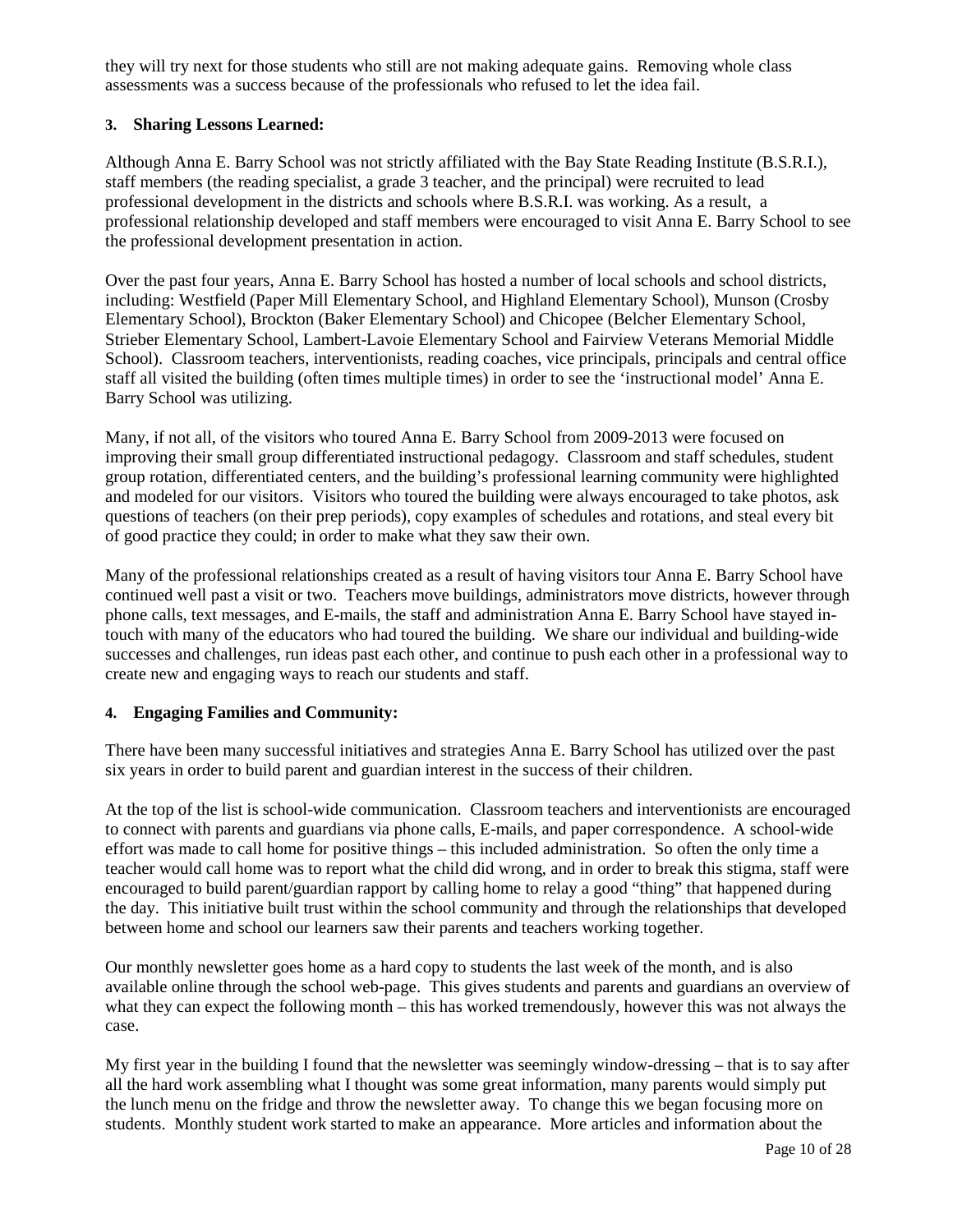students and staff were included, and an incredibly popular Behind the Scenes color section was added which included students and staff in candid photographs as they worked through the day. Students were excited to show their parents the funny photos and learn about the staff, and low-and-behold parents began commenting that they liked the newsletter now. Success!

In addition to the monthly newsletter the school also utilized our Blackboard Connect system which allowed school administration to remind parents and guardians about special events or happenings in the building by making mass-calls in the early evening. This was especially important as a reminder for parents to have students in attendance during the MCAS testing days, and to remind students to get plenty of sleep prior to testing and read over vacation.

Although these two examples do not highlight our non-school time programs nor accurately portray all the hard work that went into building parent and guardian trust they give a glimpse into the hard work that each and every teacher put forward in creating a school community.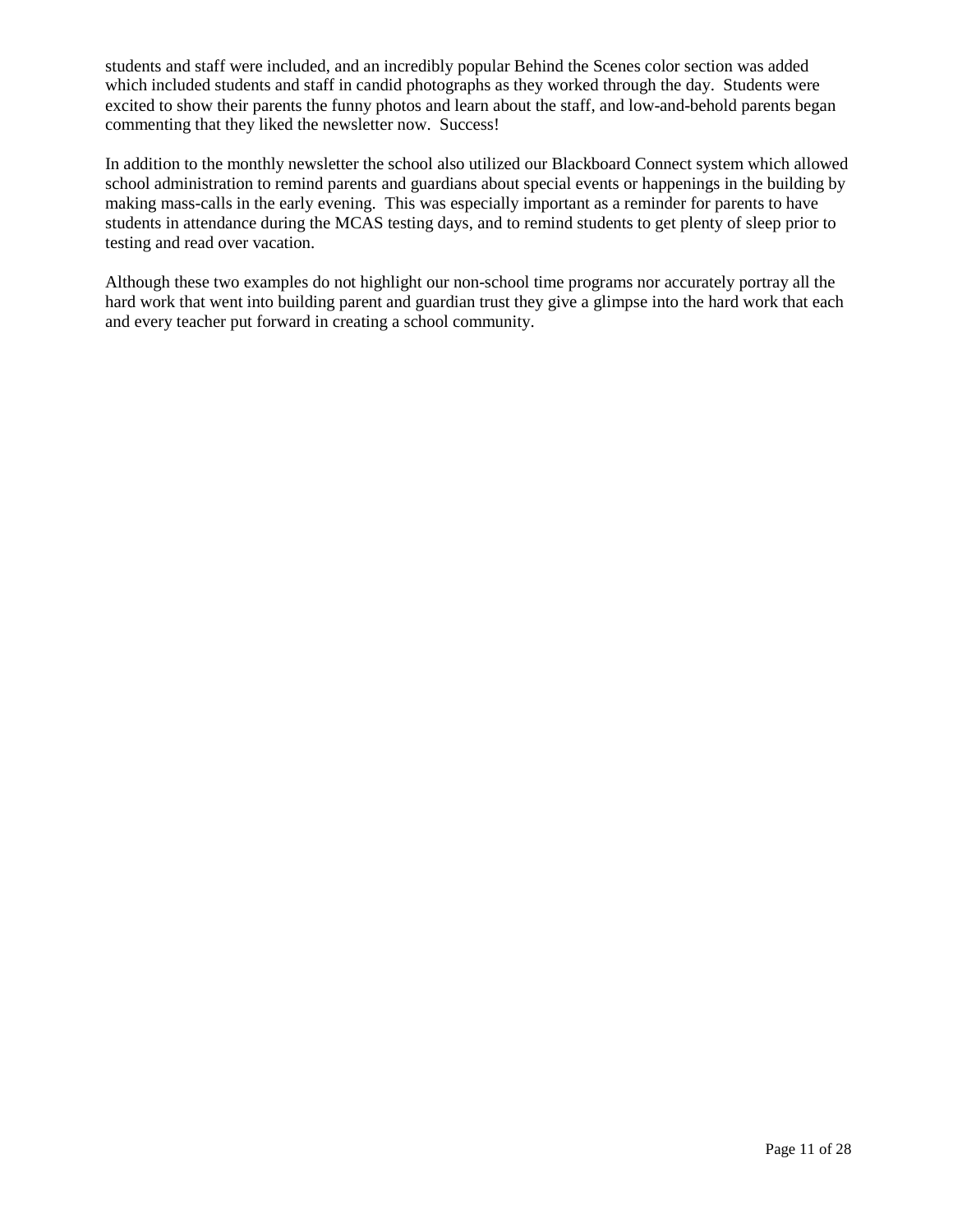### **1. Curriculum:**

Anna E. Barry School, as part of the Chicopee Public Schools, has a well defined and established core curriculum for each subject. All subjects have a set scope and sequence aligned with the current State of Massachusetts Common Core Frameworks with corresponding text which aid teachers in meeting the outlined district standards. Supplemental materials are easily accessible through the district's Moodle page (open source web application). The Moodle site is completely interactive, and will hyperlink to pre-loaded examples in electronic and printable paper form. During English Language Arts Instruction classroom teachers and Interventionists use Houghton Mifflin Harcourt Text as the core curriculum, and supplement with Houghton Mifflin Harcourt Level Readers. Houghton Mifflin offers an Extra Support Handbook, English Language Learner Handbook as well as online reference for teachers who need off-level materials in order to differentiate instruction based upon learner need.

Over the summer of 2013 the Chicopee Public Schools changed the district math core from Houghton Mifflin Mathematics to Pearson Envisions. The new Pearson Envisions math core allows teachers to make use of a completely interactive set of materials which includes a tremendous amount of technology for student and staff use, including: animated mini-clips at the beginning of each lesson, sing-a-long style songs for grades K-2, and interactive classwork and homework building options for staff.

In addition to the Houghton Mifflin English Language Arts Core Curriculum and Pearson Envisions math core, teachers at Anna E. Barry School have worked together to develop differentiated centers based upon the Houghton Mifflin Leveled Readers (ELA, Science and Social Studies) and specific skills for Mathematics. These differentiated centers have taken the place of worksheets (and the majority of paper) in the classroom, and are always used to reinforce the skill or presented material for students. For example: this week in grade three students are focusing on main idea -– next week in lieu of worksheets, students will be working together (groups of two and three students who are not at an instructional table with an adult) on playing an interactive main idea themed center. It is important to note that centers are always introduced after a skill has been taught at the small group instructional table. Based upon the overwhelmingly positive student data, out teacher created centers have been a true asset in minimizing student regression in both English Language Arts and math.

All students at Anna E. Barry School take part in a Science, Physical Education or Technology resource period daily. Certified teachers instruct each subject and are held to the state and district curriculum standards. In addition, classroom teachers work closely with the Science, Physical Education, and Technology educators in order to support their presented material, which gives students and staff the flexibility to deliver longer lessons with full staff accountability and buy-in.

The physical education teacher at Anna E. Barry School utilizes the Michigan Model for Health Curriculum which is a comprehensive and sequential K-12 health education curriculum that aims to give school-aged children (ages 5-19 years) the knowledge and skills needed to practice and maintain healthy behaviors and lifestyles. In addition to guided lessons from the Michigan Model for Health Curriculum, Anna E. Barry School has a partnership with the University of Massachusetts-Amherst where graduate students (under the direction of a professor) come to Anna E. Barry School to deliver a full week of comprehensive nutrition and healthy eating lessons to assist students in making healthy choices for foods.

Classroom teachers embed both the social studies and the visual and performing arts curricula in their daily instruction. The English Language Arts Houghton Mifflin core does allow for additional materials to be brought into small group instruction, and depending on the skill and theme, both social studies and visual and performing arts are spiraled-into the English Language Arts and writing instructional blocks. For example, creating a picture of the friendly monster you transformed into at the conclusion of a writing assignment, and performing a scene from a play in grade two, would both be examples of how classroom teachers meet the visual and performing art standards through embedded instruction.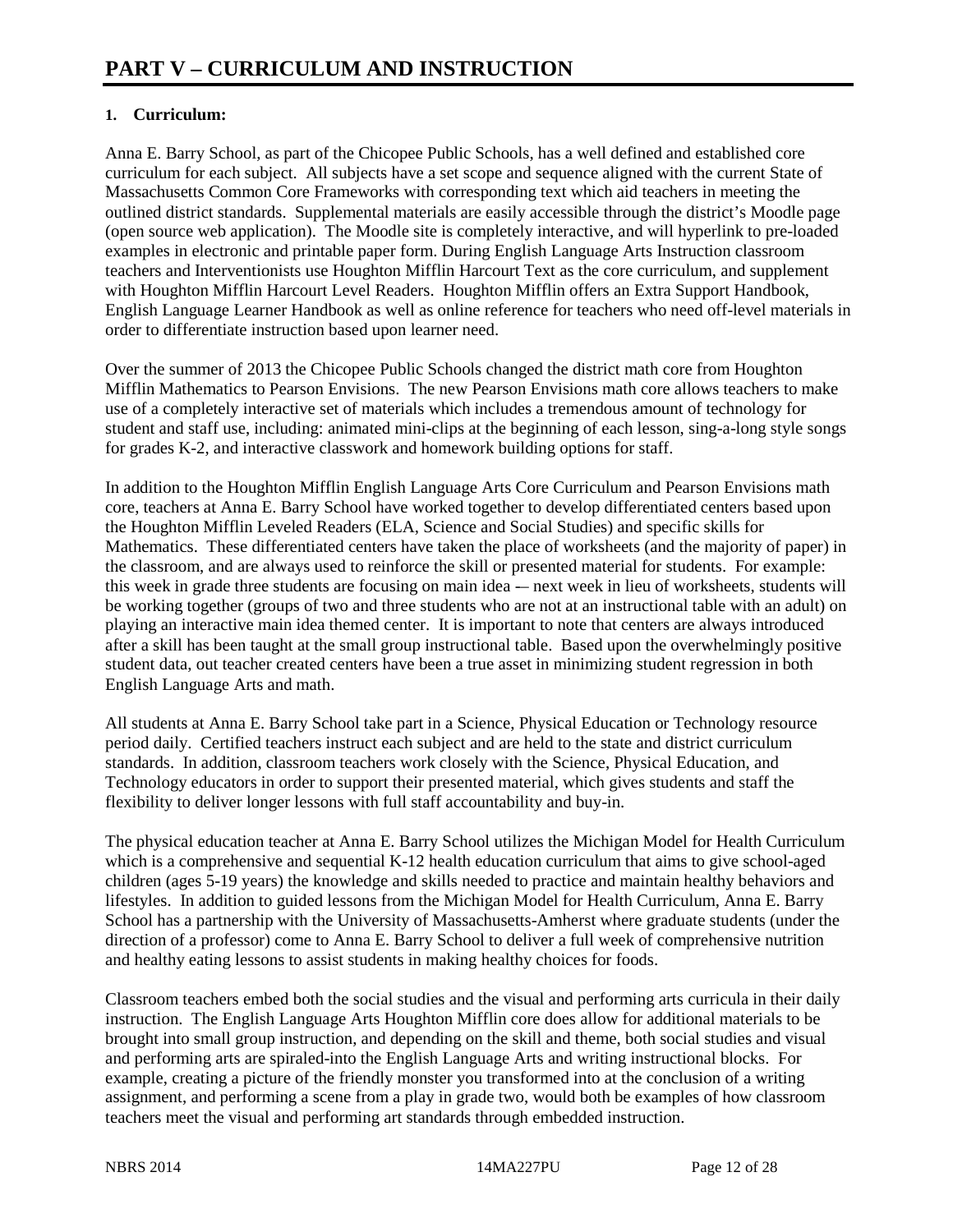### **2. Reading/English:**

Anna E. Barry School successfully utilizes a Three Tier Model for reading instruction. The Three Tier Instructional Model has Houghton Mifflin Harcourt Textbook and Level Readers as the core for Tier One. Approximately 60 percent of students in the building only receive Tier One for instruction. Approximately Twenty five percent of the students receive Tier Two instruction from an Interventionist. This additional tier of instruction is a supplement to the core in tier one, and typically consists of students who fall below the benchmark levels and are at some risk for academic failure. Tier Three is the final tier for instruction in the building and typically consists of students who are considered to be at high risk for failure, and if not responsive in tier two may qualify for Special Education or specific language learning services.

It is important to note that although the Chicopee Public Schools and Anna E. Barry School has a terrific core curriculum for reading instruction, with guidelines on how to implement a tiered instructional model – at the heart of the school's success is the dedication and professionalism of its staff. The Tiered Instructional Model was selected by the Chicopee Public Schools because when implemented with fidelity, the results as proven by the data, are tremendous.

The Tiered Instructional Model works well at Anna E. Barry School because all of the educators in the building are stakeholders in assisting students to learn. In order to have successful instruction taking place within each classroom, teachers need to have time to discuss individual student successes and challenges with other educators who can offer assistance and bring forth new ideas or methods on how to reach, or challenge, a learner. This time has been made in grade level classroom teachers schedules by ensuring that educators who teach a specific grade level all have the same preparation period to discuss lessons and plan future material.

In addition to grade level teachers all having the same preparation period, all staff members meet every five weeks (typically on a Friday) to review student data and discuss next steps for individual student instruction. These meetings are invaluable to allow support teachers (Interventionists) an opportunity to discuss specific strengths and challenges with the student's classroom teachers.

Overall, the Tiered Instructional Model in conjunction with the Off-Schedule Days at Anna E. Barry School have made a tremendous impact on student learning by ensuring that all students are making appropriate gains for their learning styles. When a child needs additional time within an academic area they are moved through the Tiered Instructional Model and given realistic timelines to make appropriate gains.

### **3. Mathematics:**

In September of 2013 the Chicopee Public Schools adopted a new math core for all city elementary schools. As such, Anna E. Barry School moved from the Houghton Mifflin Math Core to Pearson Envisions. Although the textbooks and supporting material have changed this school year, there truly has been very little change in the philosophy behind teaching students mathematics. Again, the reason the school uses this model is because of the strong data which goes along with driving this particular instructional model.

At the heart of math instruction at Anna E. Barry School is small group differentiated instruction. In a typical classroom, students receive one hour and thirty minute of mathematics instruction. During this instructional time classroom teachers are encouraged to minimize whole class instruction, and in many classrooms teachers have eliminated all whole class instruction in favor of breaking students into differentiated instructional groups exclusively. Gone are the days where a classroom teacher would introduce a lesson at the front of the classroom and go over examples on the chalkboard or white board.

If you were to walk into a typical classroom at Anna E. Barry School you would see students working in pairs at their desks or on the carpet, and two groups of approximately six students receiving instruction from an adult at an instructional table. The instructor would be working from the core with students, however in lieu of pencil and paper, students would be working with personal white boards and working out problems with the teacher together.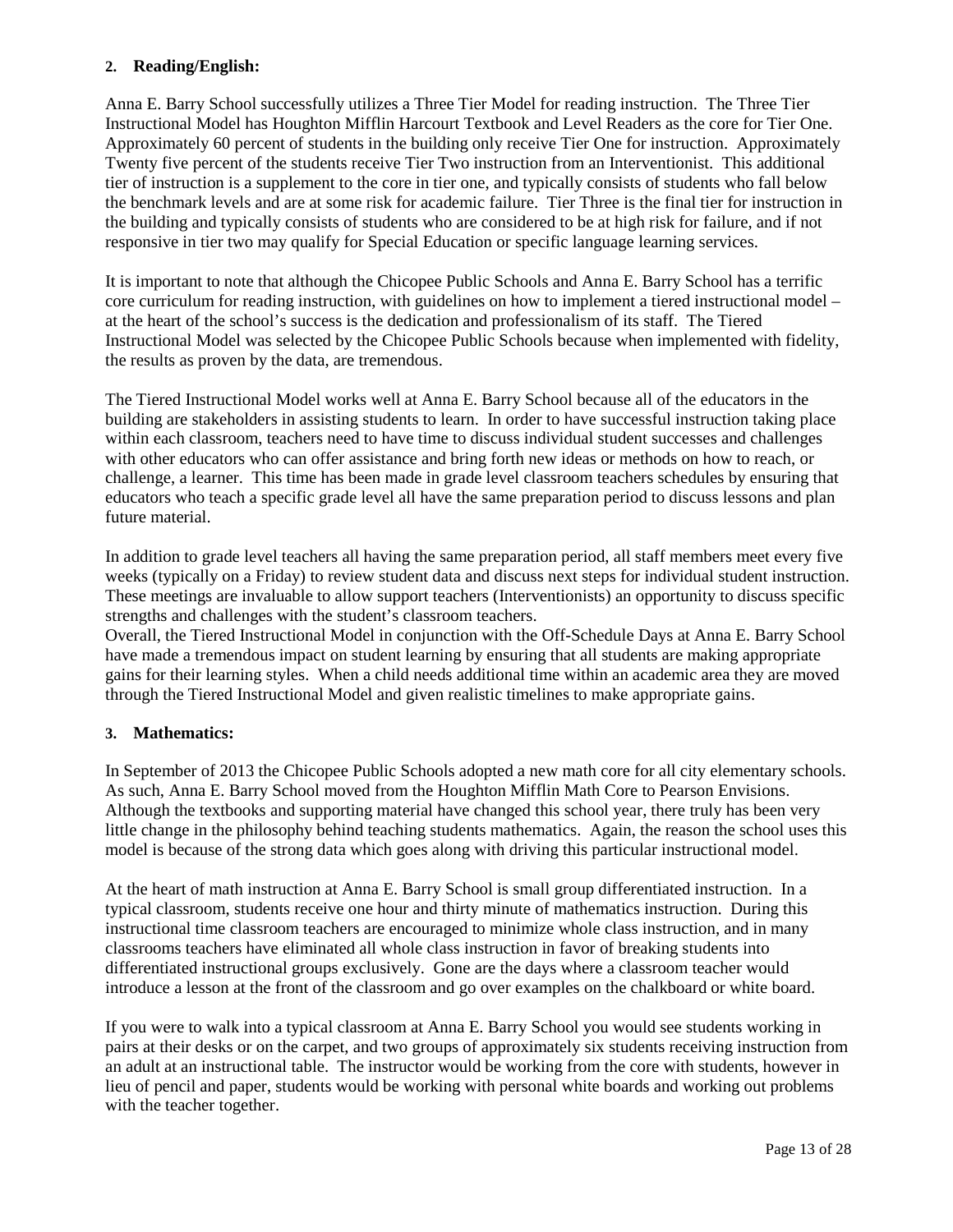Much like the Three Tier Model for English Language Arts Instruction, grade level teachers differentiate their math instruction by utilizing small group instruction. In a typical classroom a teacher would have three math groups (high, middle, low) made up of approximately six students in each group. Each group would rotate around the room and have thirty minutes with their classroom teacher, while having additional periods of time to meet with an interventionist or work on center activities. Instances where a teacher has over 18 students (3 groups of 6 students) classroom teachers would be encouraged to 'roll' an additional group and typically the middle and high group would be shortened by ten minutes to account for the additional time needed.

Students in the middle and low groups would be eligible for additional instructional time in the classroom with a support teacher or paraprofessional. These teachers (much like during the English Language Arts Instructional Times) would be available to re-teach skills or challenge top performing learners.

### **4. Additional Curriculum Area:**

As has the Common Core Standards has shifted the paradigm, so has the role of technology skills with the development of new Common Core Assessments (SBAC and PARCC). The District Technology Curriculum is implemented at our school with enhanced awareness of social responsibility and ethical use of social networking skills for our students. Students receive weekly Technology class as a Special throughout the school year either once or twice per week. Moving forward over the next 2-3 years will be a crucial phase of ensuring that our Technology classes teach the basic knowledge of hardware, software, productivity tools, and the importance of ethical use of technology in our society. However, there will be a heightened importance of the use of one's ability to apply these technology skills to navigate through online high-stakes assessments. To address these concerns, Barry School is integrating Technology skills throughout every classroom.

Our technology plan starts with our Instructional technology teacher providing well-planned instruction in the computer lab on a weekly basis for all students. With the use of a state-of-the-art Smartboard, she is able to model skills needed but also to have up to 4 students interact at one time to during the modeling of lessons. The Technology curriculum used in Chicopee is consistent with the MA DESE Tech Standards. The increased use of iPads as instructional tools in all classrooms demands the need for constant instruction of how to manipulate through tablets as well as computers. Students are asked to perform formative assessments and benchmarks online through the use of the iPads, laptops, and desktop computers. We will be completing our first full year of using online testing and benchmarking for students in the entire district. This has placed more importance of the quality of technology instruction and the interaction between the technology teacher and the classroom teacher. Regular communication has been a vital part between teachers so that not only are technology skills taught in a lab setting and practiced in the classrooms, but the feedback is regularly communicated back to the technology teacher so that she continually spirals back to all skills during the course of the year. The role of technology is becoming more important and its up to us to ensure that future assessments are able to truly assess the content of the tests without a lack of technology skills depressing a student's ability to accurately portray learning that has occurred. The role of technology as a class in our school will continue to be front and center as our world is increasingly becoming dependent upon technology as a way to communicate.

### **5. Instructional Methods:**

Barry School has been using a small group model of instruction over the last 8-9 years. Over the years, the school has added paraprofessional support in every classroom in the building. We have 3 ELL Interventionists, 2 Reading Interventionists, and 3 Special Education Inclusion teachers. All support is using the push-in model, with very little pull-out support for Speech and OT. Each classroom has Interventionists that are scheduled into classrooms based upon data analysis over the summer based on student needs. With this level of support, often times there could be a classroom teacher, a paraprofessional, and an interventionist in the classroom for a period of time.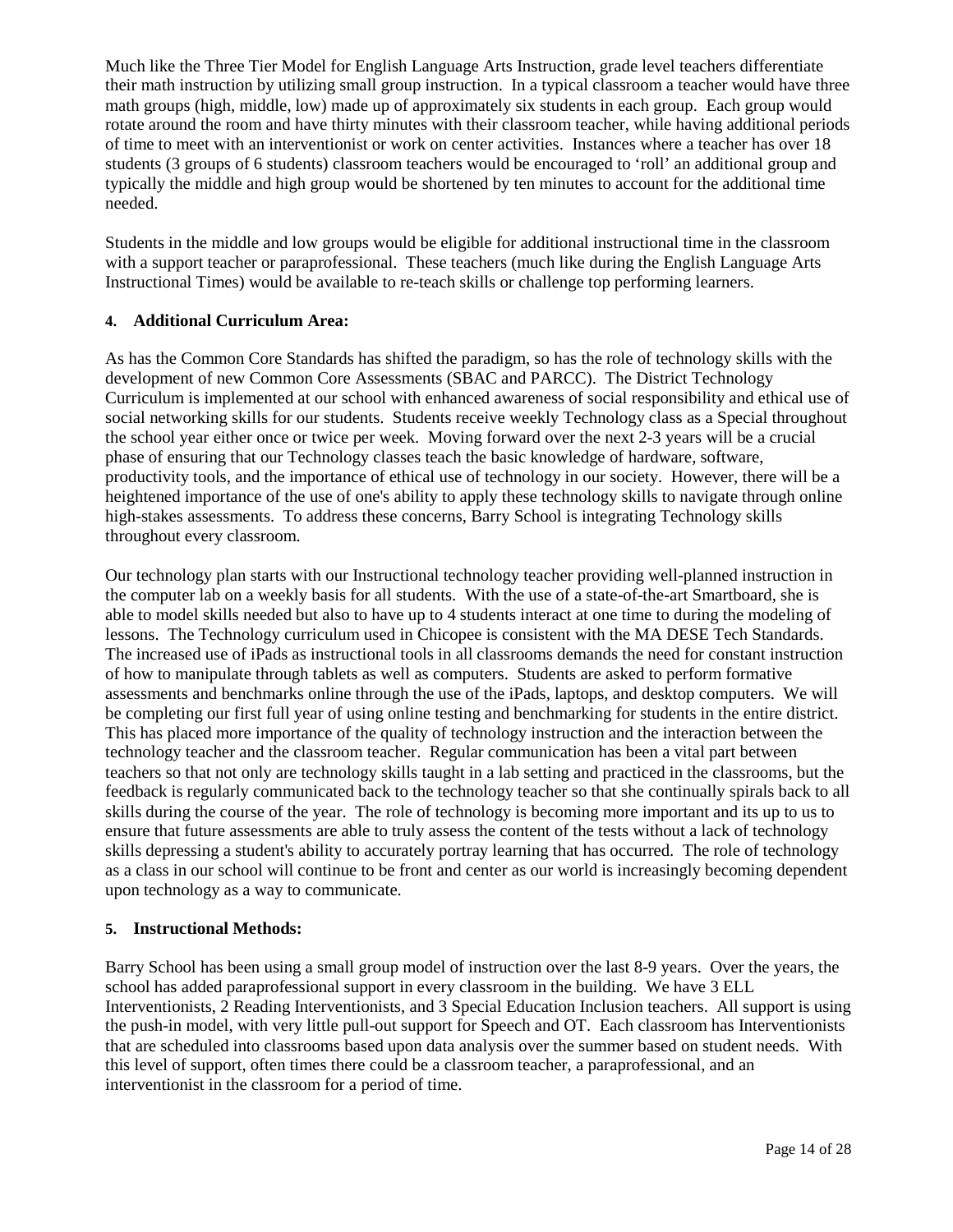In each grade level, students are placed heterogeneously, a group of lows, middles, and highs in all classrooms. Once students are placed, classroom teachers and interventionists work together to group students at different instructional levels. Also, over the last 3-4 years, the school has been able to support each classroom with 3 iPads in every classroom for reinforcement of the curriculum. For example of this model of support, 4th grade has two classrooms that are designated as inclusion classrooms, one class as housing the ELL cluster, and one classroom that has a cluster of at risk students. However, each of those classrooms is made up of a portion of students that are high, middle, and low. We have an ELL interventionist who goes into the ELL cluster for an hour and 45 minutes daily, and a paraprofessional that is scheduled throughout the day to implement Read Naturally, Language for Learning, or Quick Reads for struggling readers. During both ELA and math blocks, whole group instruction is limited to 20-30 minutes, with a bulk of the instructional blocks devoted to small group rotations. As the different groups rotate through to the teacher, the paraprofessional and/or interventionist, all students will participate in differentiated centers weekly, based upon the skills being reviewed from the prior week. An integral part of centers is the use of the iPads and Smart Clicker Response systems. Students will visit the technology center during the course of the week and get reinforcement from an assigned iPad app or take a quick assessment using the clicker response systems for formative reports for the classroom teacher. Throughout the year, each classroom teacher uses his/her Classroom Data Sheet to guide groupings and instructional decisions for students.

Aside from the classroom instruction, we also have Technology as a Specials class for every class in the school throughout the year. The technology teacher houses the Study Island program for students to practice ELA, Science, and math all year. She will regularly provide classroom teachers classroom reports that detail performance based on standards. Classroom teachers, in turn will use this information to individualize reinforcement activities for students based on need. During the year, we have 5-6 Intervention Meetings where classroom teachers have an opportunity to meet with specific interventionists to discuss student progress. At the end of the school year, a final data sheet serves as a foundation for the teacher that will be receiving the student the following school year.

### **6. Professional Development:**

Each year, the district provides the entire teaching staff for all schools with a professional development survey to drive professional development needs for the following school year. Each year, prior to students coming to school, the district provides professional development based on new initiatives that are being implemented or new core programs being purchased by the district. Recently, the elementary schools have purchased a new math series, Pearson Envision. This year, we spent two days in August, one day in January, and one day in March to provide teachers with on going support to implement new math program. During the past few years, with the shift to the Common Core, the district has been supporting all staff at all schools with professional development opportunities throughout the school year to become more comfortable with unpacking the standards that are more teacher-friendly. Chicopee, being an RTTT district, was involved in the early stages of adoption of the New Educator Evaluation System for Massachusetts. All administrators and teachers have received regular training from an outside consultant while implementing the new system of educator evaluation. These training sessions are ongoing during the school year for administrators and faculty as the process becomes more routine for all involved.

The school, along with the aforementioned professional activities, use the School Improvement Plan as the guide for developing professional development activities. During the past 3 years, professional development has focused on enhancing differentiated centers that are hands-on and engaging to students. The faculty here at Barry School has been our best resource for enhancing classroom instruction across all grades. During the current school year, the focus on professional development has shifted to enhancing our teacher lessons and differentiated centers by incorporating common language and vocabulary that are in the Common Core Standards. As we have seen over the past 5 years our MCAS scores increase across all subgroups, we are now planning to focus on three areas professional development: 1) Working to enhance the rigor of common language and vocabulary within and across all grade levels, 2) Incorporating targeted usage of iPads and other technology that reinforces prior concepts that our students need, and 3) Integrating 21st century technology skills into our daily student-centered lessons/centers.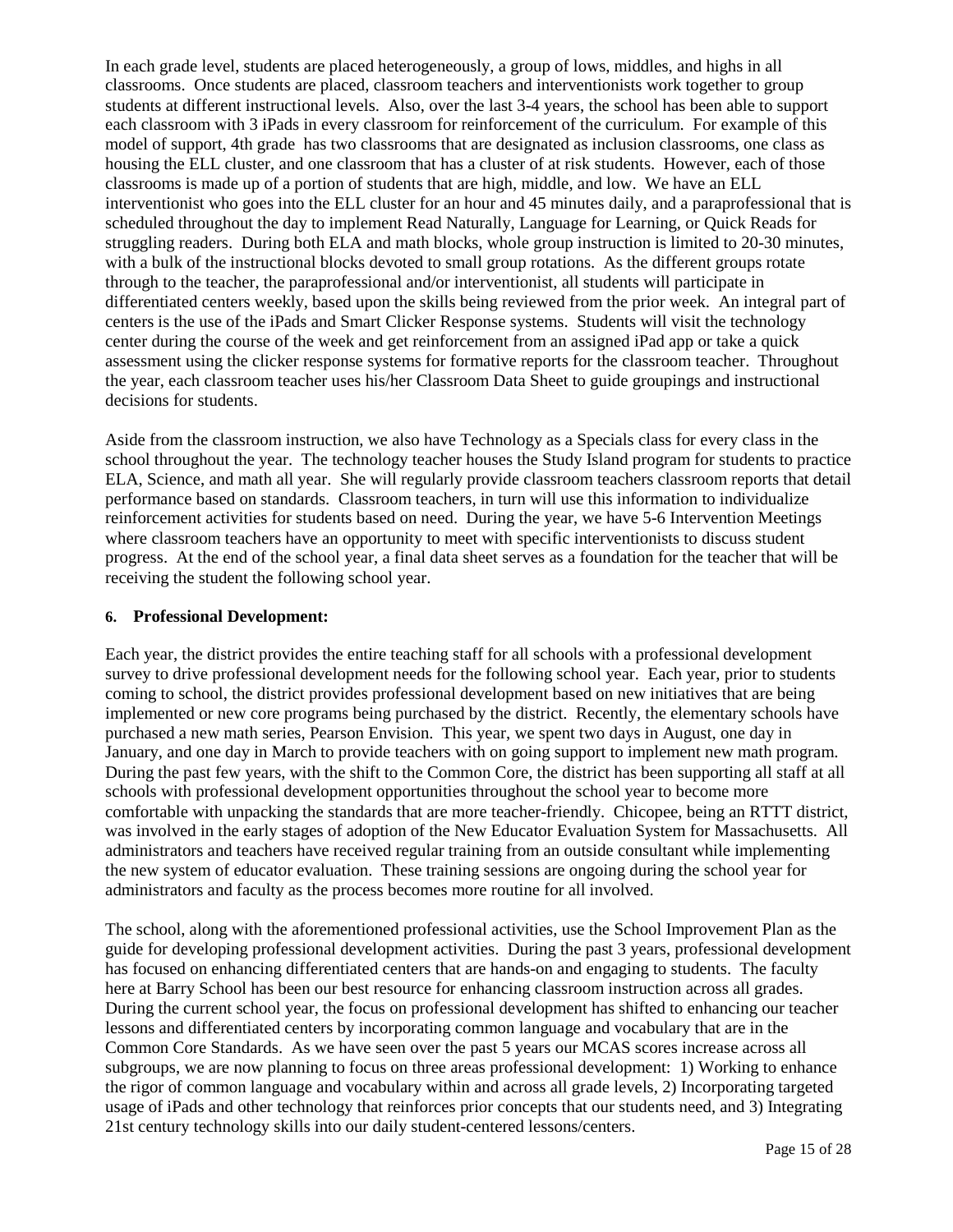These areas of professional development have been and are aligned with the District Improvement Plan and School Improvement Plan to continue meeting and exceeding our annual targets for student learning, as measured in MCAS and Discovery Benchmarks.

### **7. School Leadership**

The leadership structure at Anna E. Barry School is one where teachers feel confident to raise questions, and the administration is willing to assist with every aspect of student need. However, this staff openness does not happen overnight. There is no wand you wave and 'presto' you have a school which is full of incredibly gifted teachers who all give 100 percent. As an administrator it takes long hours, visibility, willingness to praise, and an equal willingness to have the difficult conversations with staff members in order to facilitate a community of professional educators – which ultimately builds a teaching and learning environment instilling high standards for students and staff alike.

The leadership philosophy of the principal at Anna E. Barry School is to give everything you have to create an environment where the staff and students enjoy showing up to work and school every day. At the heart of the principal's leadership philosophy is the belief that all students, parents and staff deserve the same level of respect I would want extended to my own family. Faced with a difficult situation (as we all have), the principal would reflect on what is best for the child, how and what he would want to have happen if the roles were reversed.

Instructional conversations are another important area of the administrative philosophy. The can vividly remember walking into a grade two classroom last year and greeting a teacher on her preparation period. This particular teacher does an outstanding job, but she is incredibly quiet and certainly not one who would seek out the principal or vice principal for anything. The principal engaged her by saying, "Tell me about your lowest three students." With this one question, the principal learned a great deal about her students – this personal contact is truly what the principal believes all educators crave, and by walking into her room and asking a passing question the principal learned about how her students were progressing, and was able to connect the teacher with the reading specialist in order to look at additional targeted instructional opportunities.

This example truly defines the management style and the role of the principal at Anna E. Barry School. By being visible, having formal and informal conversations with staff members and facilitating what students and staff need in order to continue being successful, the principal becomes part of the pulse of the building.

Another area that is important is the prinicpal's ability to make informed decisions and to listen to others in the process. Successful school administrators do not make decisions in a vacuum, and surround themselves with strong, efficient and professional educators who don't always agree with what they are saying. There is no question that the principal makes the ultimate decision, but in order to make informed decisions the administrator often needs to ask questions and listen – something that in my experience good administrators at every level, do quite well.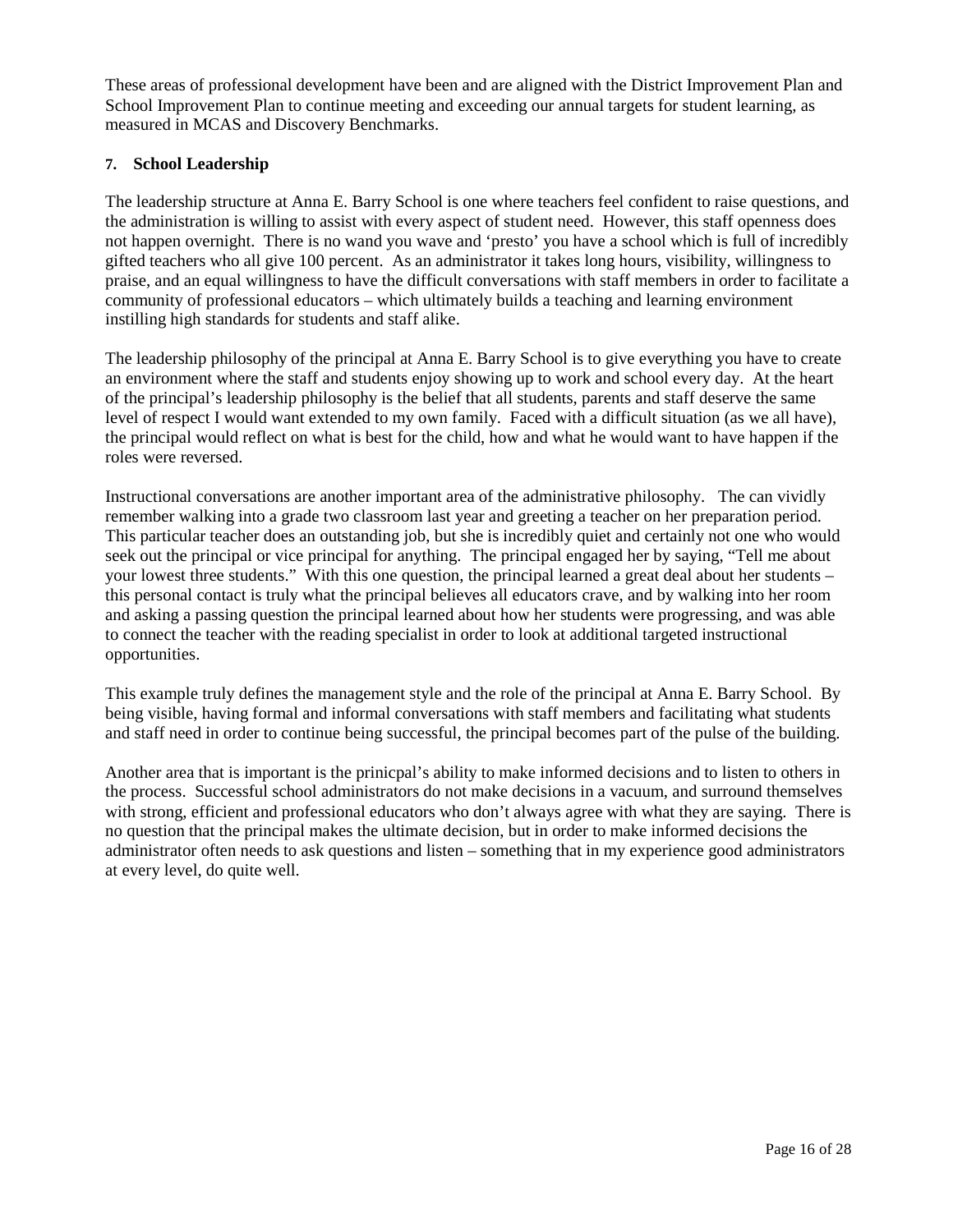**Subject:** Math **Test:** Massachusetts Comprehensive Assessment System (MCAS) **All Students Tested/Grade:** 3 **Edition/Publication Year:** 2013

**Publisher:** Measured Progress

| School Year                      | 2012-2013      | 2011-2012      | 2010-2011        | 2009-2010      | 2008-2009      |
|----------------------------------|----------------|----------------|------------------|----------------|----------------|
| Testing month                    | May            | May            | May              | May            | May            |
| <b>SCHOOL SCORES*</b>            |                |                |                  |                |                |
| % Proficient plus % Advanced     | 96             | 89             | 79               | 84             | 55             |
| % Advanced                       | 63             | 38             | 20               | 30             | 17             |
| Number of students tested        | 72             | 76             | 64               | 71             | 63             |
| Percent of total students tested | 100            | 100            | 100              | 100            | 100            |
| Number of students tested with   | $\overline{0}$ | $\overline{0}$ | $\overline{0}$   | $\overline{0}$ | $\theta$       |
| alternative assessment           |                |                |                  |                |                |
| % of students tested with        | $\overline{0}$ | $\overline{0}$ | $\mathbf{0}$     | $\overline{0}$ | $\overline{0}$ |
| alternative assessment           |                |                |                  |                |                |
| <b>SUBGROUP SCORES</b>           |                |                |                  |                |                |
| 1. Free and Reduced-Price        |                |                |                  |                |                |
| Meals/Socio-Economic/            |                |                |                  |                |                |
| <b>Disadvantaged Students</b>    |                |                |                  |                |                |
| % Proficient plus % Advanced     | 93             | 87             | 79               | 80             | 38             |
| % Advanced                       | 55             | 30             | 14               | 30             | 5              |
| Number of students tested        | 47             | 30             | 37               | 40             | 39             |
| 2. Students receiving Special    |                |                |                  |                |                |
| <b>Education</b>                 |                |                |                  |                |                |
| % Proficient plus % Advanced     | 100            |                | 73               |                |                |
| % Advanced                       | 73             |                | $\boldsymbol{0}$ |                |                |
| Number of students tested        | 15             |                | 11               |                |                |
| 3. English Language Learner      |                |                |                  |                |                |
| <b>Students</b>                  |                |                |                  |                |                |
| % Proficient plus % Advanced     | 100            |                | 70               | 69             | 33             |
| % Advanced                       | 64             |                | 30               | 31             | 6              |
| Number of students tested        | 11             |                | 10               | 16             | 18             |
| 4. Hispanic or Latino            |                |                |                  |                |                |
| <b>Students</b>                  |                |                |                  |                |                |
| % Proficient plus % Advanced     | 92             | 80             | 61               |                |                |
| % Advanced                       | 46             | 20             | 15               |                |                |
| Number of students tested        | 13             | 10             | 13               |                |                |
| 5. African-American              |                |                |                  |                |                |
| <b>Students</b>                  |                |                |                  |                |                |
| % Proficient plus % Advanced     |                |                |                  |                |                |
| % Advanced                       |                |                |                  |                |                |
| Number of students tested        |                |                |                  |                |                |
| <b>6. Asian Students</b>         |                |                |                  |                |                |
| % Proficient plus % Advanced     |                |                |                  |                |                |
| % Advanced                       |                |                |                  |                |                |
| Number of students tested        |                |                |                  |                |                |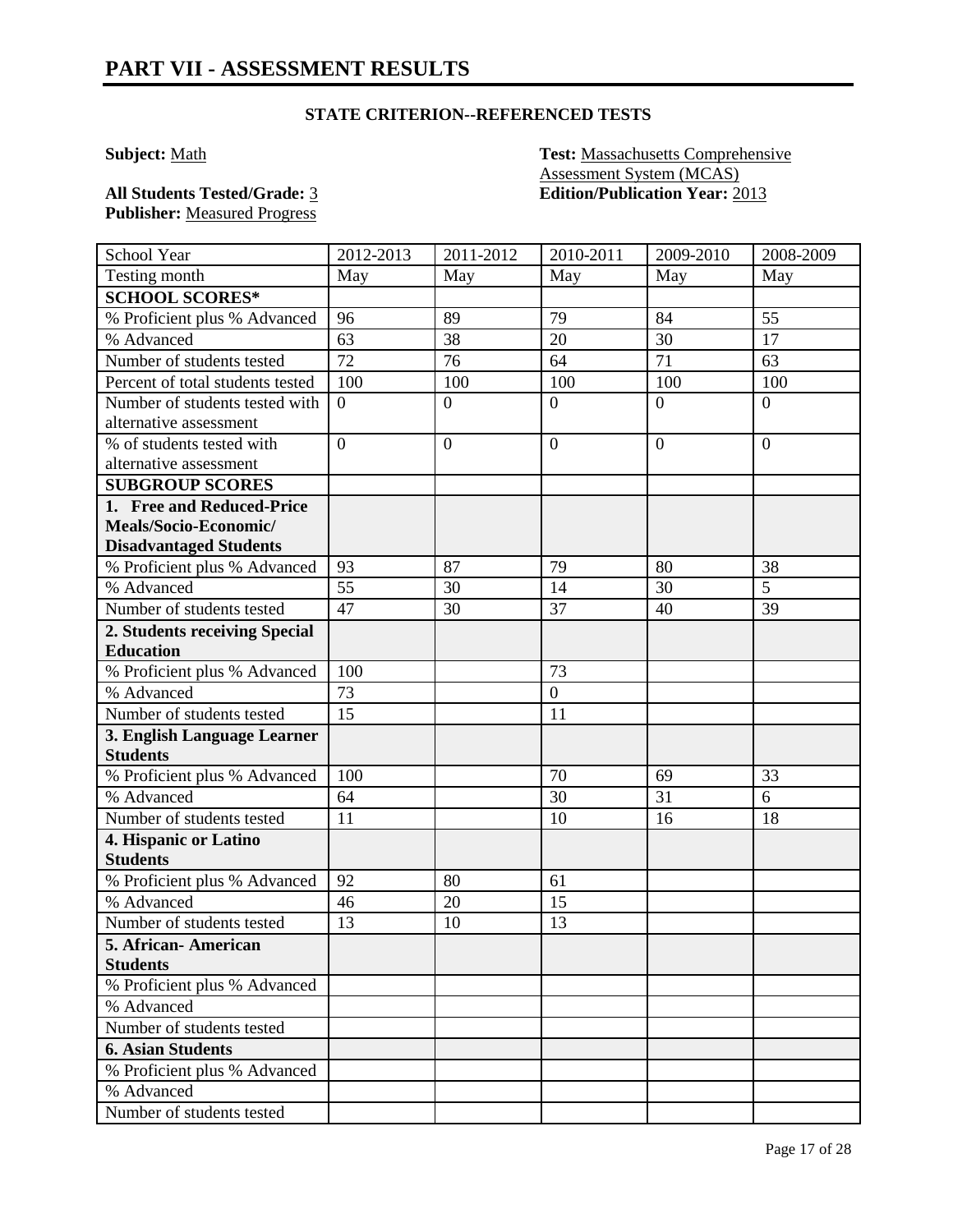| 7. American Indian or            |    |    |    |    |                |
|----------------------------------|----|----|----|----|----------------|
| <b>Alaska Native Students</b>    |    |    |    |    |                |
| % Proficient plus % Advanced     |    |    |    |    |                |
| % Advanced                       |    |    |    |    |                |
| Number of students tested        |    |    |    |    |                |
| 8. Native Hawaiian or other      |    |    |    |    |                |
| <b>Pacific Islander Students</b> |    |    |    |    |                |
| % Proficient plus % Advanced     |    |    |    |    |                |
| % Advanced                       |    |    |    |    |                |
| Number of students tested        |    |    |    |    |                |
| 9. White Students                |    |    |    |    |                |
| % Proficient plus % Advanced     | 97 | 93 | 85 | 82 | 58             |
| % Advanced                       | 67 | 45 | 23 | 32 | 17             |
| Number of students tested        | 54 | 56 | 47 | 56 | 52             |
| <b>10. Two or More Races</b>     |    |    |    |    |                |
| identified Students              |    |    |    |    |                |
| % Proficient plus % Advanced     |    |    |    |    |                |
| % Advanced                       |    |    |    |    |                |
| Number of students tested        |    |    |    |    |                |
| 11. Other 1: High Needs          |    |    |    |    |                |
| <b>Students</b>                  |    |    |    |    |                |
| % Proficient plus % Advanced     | 94 | 89 | 77 | 82 | 43             |
| % Advanced                       | 57 | 29 | 11 | 29 | $\overline{7}$ |
| Number of students tested        | 53 | 35 | 44 | 45 | 44             |
| 12. Other 2: Other 2             |    |    |    |    |                |
| % Proficient plus % Advanced     |    |    |    |    |                |
| % Advanced                       |    |    |    |    |                |
| Number of students tested        |    |    |    |    |                |
| 13. Other 3: Other 3             |    |    |    |    |                |
| % Proficient plus % Advanced     |    |    |    |    |                |
| % Advanced                       |    |    |    |    |                |
| Number of students tested        |    |    |    |    |                |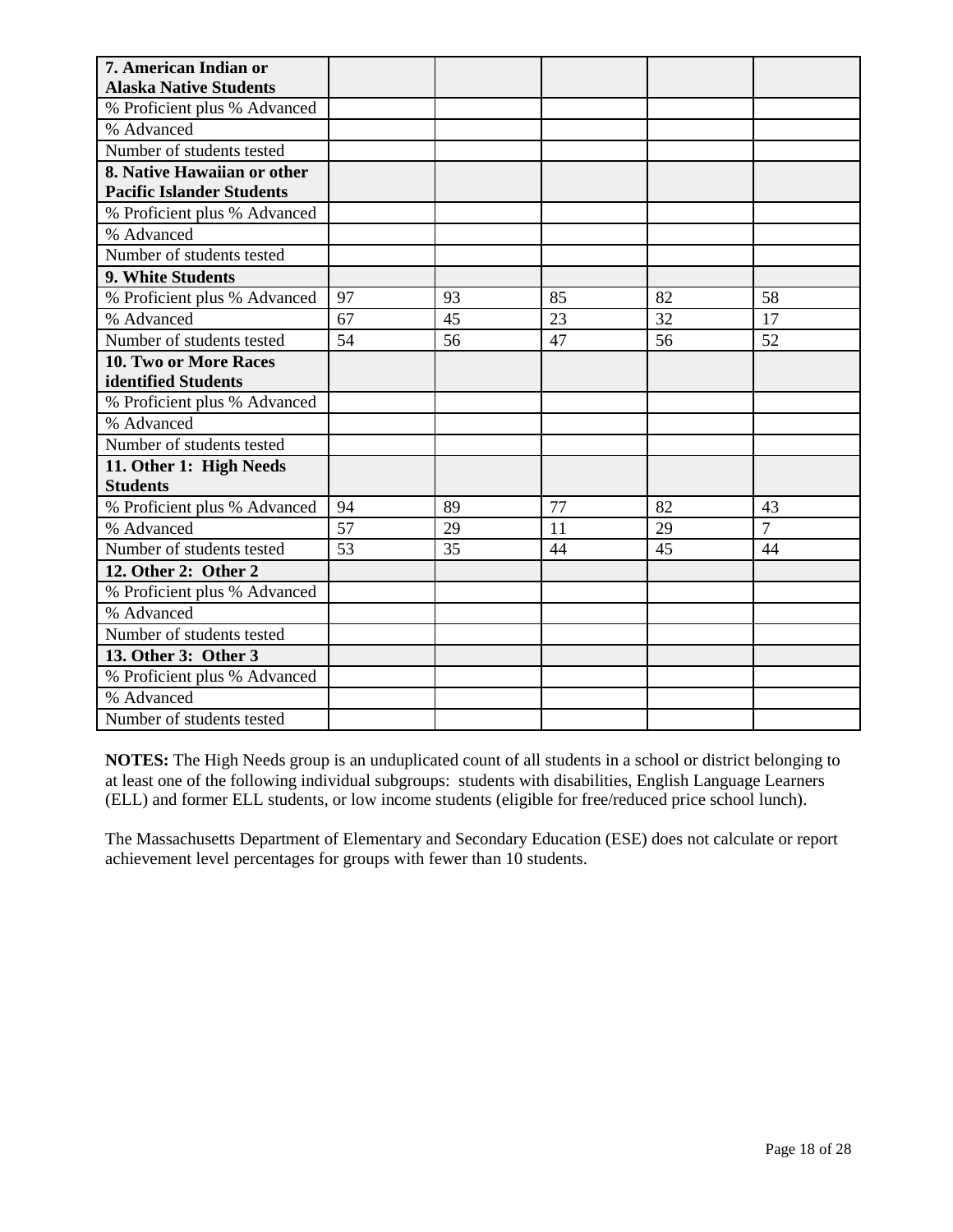# **Publisher:** Measured Progress

### **Subject:** Math **Test:** Massachusetts Comprehensive Assessment System (MCAS) **All Students Tested/Grade:** 4 **Edition/Publication Year:** 2013

| School Year                                              | 2012-2013      | 2011-2012        | 2010-2011        | 2009-2010      | 2008-2009      |
|----------------------------------------------------------|----------------|------------------|------------------|----------------|----------------|
| Testing month                                            | May            | May              | May              | May            | May            |
| <b>SCHOOL SCORES*</b>                                    |                |                  |                  |                |                |
| % Proficient plus % Advanced                             | 76             | 53               | 60               | 55             | 53             |
| % Advanced                                               | 29             | 10               | 25               | 16             | 19             |
| Number of students tested                                | 78             | 72               | 71               | 61             | 62             |
| Percent of total students tested                         | 100            | 100              | 100              | 100            | 99             |
| Number of students tested with<br>alternative assessment | $\theta$       | $\boldsymbol{0}$ | $\boldsymbol{0}$ | $\overline{0}$ | $\overline{0}$ |
| % of students tested with<br>alternative assessment      | $\overline{0}$ | $\overline{0}$   | $\overline{0}$   | $\overline{0}$ | $\overline{0}$ |
| <b>SUBGROUP SCORES</b>                                   |                |                  |                  |                |                |
| 1. Free and Reduced-Price                                |                |                  |                  |                |                |
| Meals/Socio-Economic/                                    |                |                  |                  |                |                |
| <b>Disadvantaged Students</b>                            |                |                  |                  |                |                |
| % Proficient plus % Advanced                             | 77             | 44               | 53               | 56             | 45             |
| % Advanced                                               | 20             | $\overline{7}$   | 24               | 13             | 14             |
| Number of students tested                                | 30             | 43               | 38               | 40             | 29             |
| 2. Students receiving Special                            |                |                  |                  |                |                |
| <b>Education</b>                                         |                |                  |                  |                |                |
| % Proficient plus % Advanced                             | 20             | 15               | 30               |                | 25             |
| % Advanced                                               | $\overline{0}$ | $\boldsymbol{0}$ | 10               |                | $\overline{0}$ |
| Number of students tested                                | 10             | 13               | 10               |                | 12             |
| 3. English Language Learner<br><b>Students</b>           |                |                  |                  |                |                |
| % Proficient plus % Advanced                             |                | 41               | 71               | 47             |                |
| % Advanced                                               |                | 8                | 21               | 12             |                |
| Number of students tested                                |                | 12               | 14               | 17             |                |
| 4. Hispanic or Latino                                    |                |                  |                  |                |                |
| <b>Students</b>                                          |                |                  |                  |                |                |
| % Proficient plus % Advanced                             | 70             | 60               |                  |                |                |
| % Advanced                                               | $\overline{0}$ | 20               |                  |                |                |
| Number of students tested                                | 10             | 15               |                  |                |                |
| 5. African- American                                     |                |                  |                  |                |                |
| <b>Students</b>                                          |                |                  |                  |                |                |
| % Proficient plus % Advanced                             |                |                  |                  |                |                |
| % Advanced                                               |                |                  |                  |                |                |
| Number of students tested                                |                |                  |                  |                |                |
| <b>6. Asian Students</b>                                 |                |                  |                  |                |                |
| % Proficient plus % Advanced                             |                |                  |                  |                |                |
| % Advanced                                               |                |                  |                  |                |                |
| Number of students tested                                |                |                  |                  |                |                |
| 7. American Indian or<br><b>Alaska Native Students</b>   |                |                  |                  |                |                |
| % Proficient plus % Advanced                             |                |                  |                  |                |                |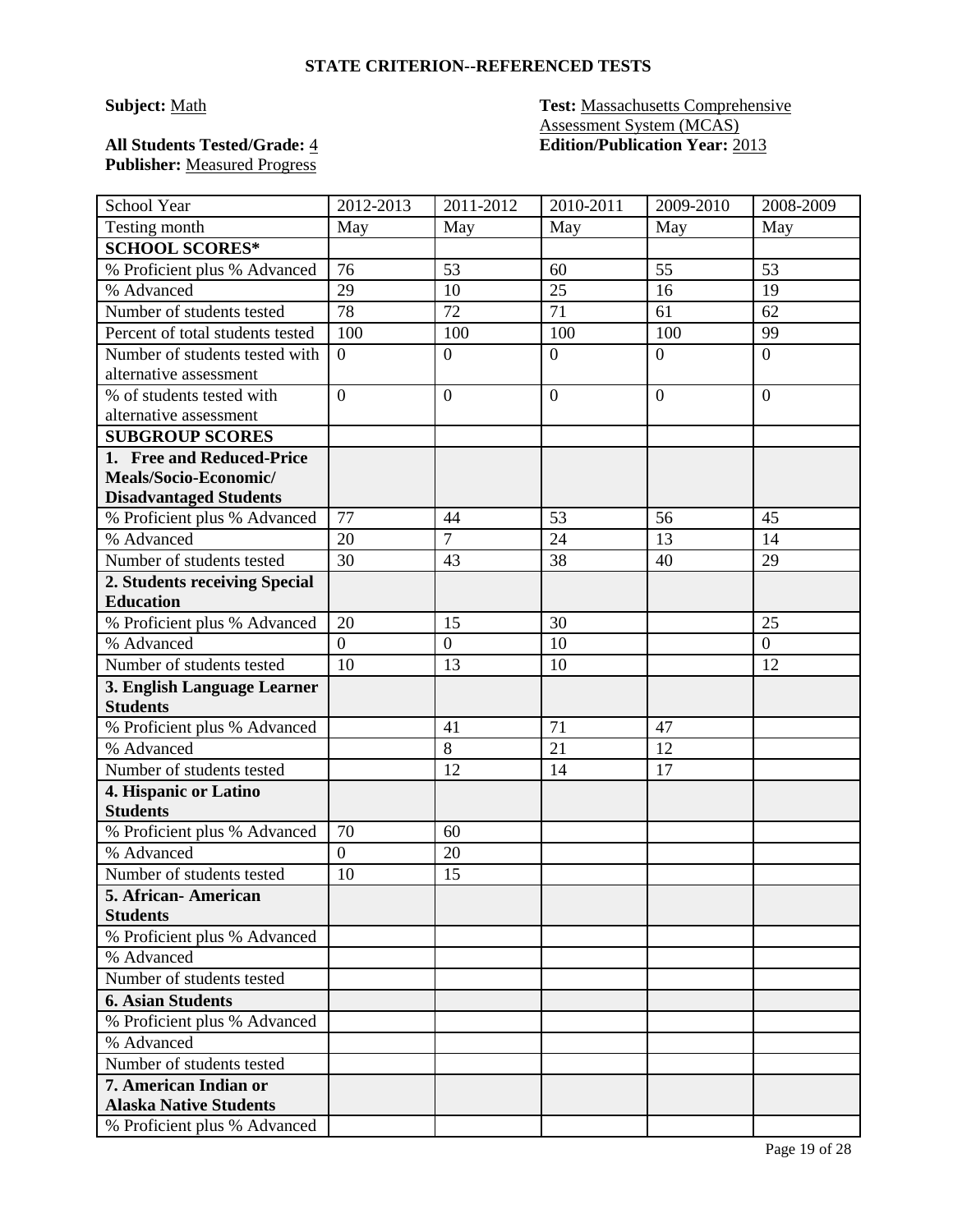| % Advanced                       |    |    |    |    |    |
|----------------------------------|----|----|----|----|----|
| Number of students tested        |    |    |    |    |    |
| 8. Native Hawaiian or other      |    |    |    |    |    |
| <b>Pacific Islander Students</b> |    |    |    |    |    |
| % Proficient plus % Advanced     |    |    |    |    |    |
| % Advanced                       |    |    |    |    |    |
| Number of students tested        |    |    |    |    |    |
| 9. White Students                |    |    |    |    |    |
| % Proficient plus % Advanced     | 77 | 51 | 61 | 55 | 54 |
| % Advanced                       | 34 | 8  | 23 | 16 | 22 |
| Number of students tested        | 58 | 53 | 56 | 51 | 50 |
| 10. Two or More Races            |    |    |    |    |    |
| identified Students              |    |    |    |    |    |
| % Proficient plus % Advanced     |    |    |    |    |    |
| % Advanced                       |    |    |    |    |    |
| Number of students tested        |    |    |    |    |    |
| 11. Other 1: High Needs          |    |    |    |    |    |
| <b>Students</b>                  |    |    |    |    |    |
| % Proficient plus % Advanced     | 68 | 42 | 54 | 56 | 43 |
| % Advanced                       | 21 | 6  | 24 | 13 | 11 |
| Number of students tested        | 38 | 50 | 46 | 45 | 35 |
| 12. Other 2: Other 2             |    |    |    |    |    |
| % Proficient plus % Advanced     |    |    |    |    |    |
| % Advanced                       |    |    |    |    |    |
| Number of students tested        |    |    |    |    |    |
| 13. Other 3: Other 3             |    |    |    |    |    |
| % Proficient plus % Advanced     |    |    |    |    |    |
| % Advanced                       |    |    |    |    |    |
| Number of students tested        |    |    |    |    |    |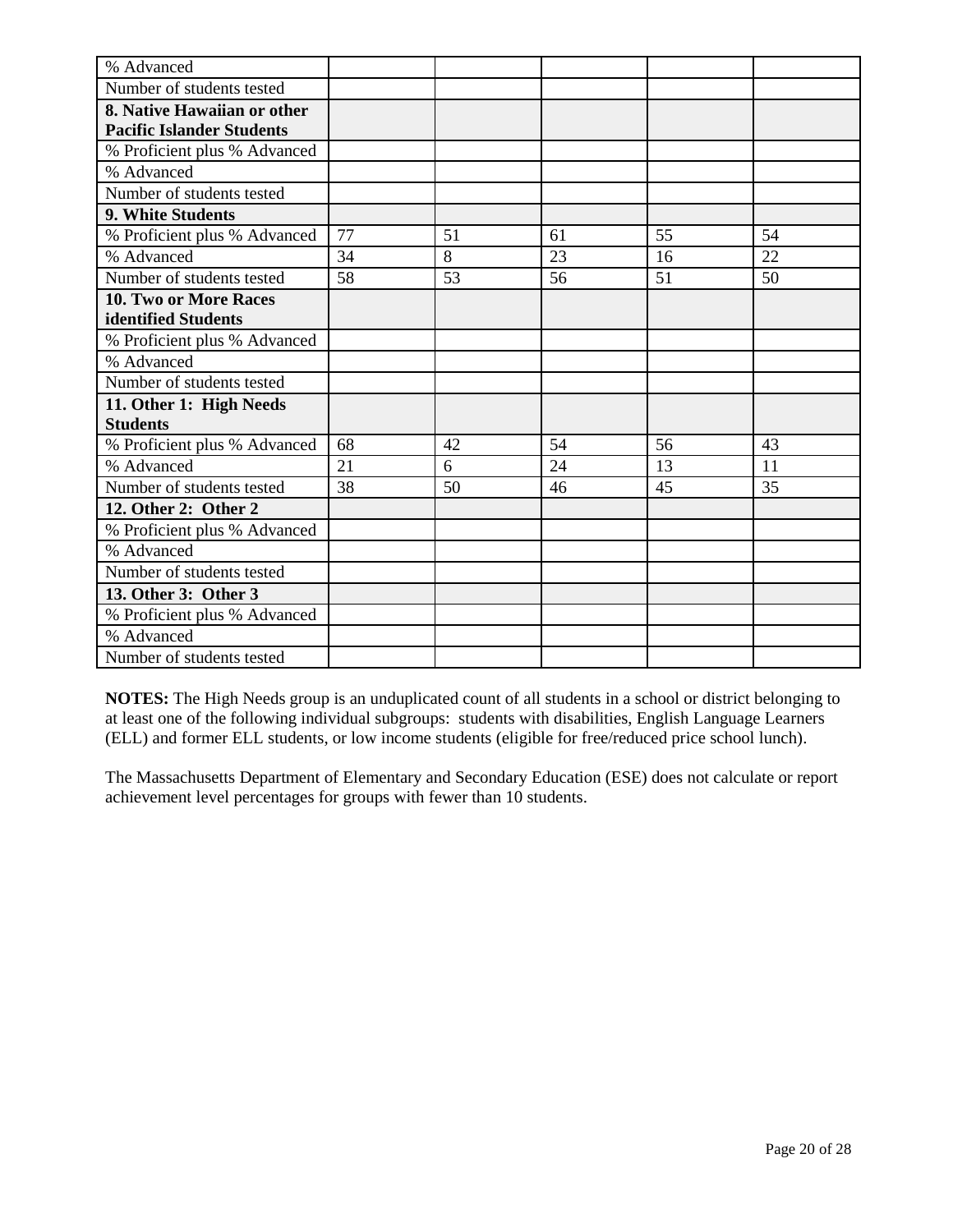### **Subject:** Math **Test:** Massachusetts Comprehensive Assessment System (MCAS) **All Students Tested/Grade:** 5 **Edition/Publication Year:** 2013

# **Publisher:** Measured Progress

| School Year                      | 2012-2013        | 2011-2012      | 2010-2011        | 2009-2010      | 2008-2009      |
|----------------------------------|------------------|----------------|------------------|----------------|----------------|
| Testing month                    | May              | May            | May              | May            | May            |
| <b>SCHOOL SCORES*</b>            |                  |                |                  |                |                |
| % Proficient plus % Advanced     | 68               | 67             | 70               | 63             | 45             |
| % Advanced                       | 33               | 29             | $\overline{27}$  | 30             | 18             |
| Number of students tested        | 75               | 73             | 63               | 64             | 66             |
| Percent of total students tested | 99               | 100            | 100              | 100            | 100            |
| Number of students tested with   | $\overline{0}$   | $\overline{0}$ | $\overline{0}$   | $\overline{0}$ | $\overline{0}$ |
| alternative assessment           |                  |                |                  |                |                |
| % of students tested with        | $\boldsymbol{0}$ | $\mathbf{0}$   | $\boldsymbol{0}$ | $\overline{0}$ | $\overline{0}$ |
| alternative assessment           |                  |                |                  |                |                |
| <b>SUBGROUP SCORES</b>           |                  |                |                  |                |                |
| 1. Free and Reduced-Price        |                  |                |                  |                |                |
| Meals/Socio-Economic/            |                  |                |                  |                |                |
| <b>Disadvantaged Students</b>    |                  |                |                  |                |                |
| % Proficient plus % Advanced     | 60               | 68             | 70               | 54             | 38             |
| % Advanced                       | 29               | 30             | 20               | 24             | 6              |
| Number of students tested        | 45               | 40             | 40               | 37             | 32             |
| 2. Students receiving Special    |                  |                |                  |                |                |
| <b>Education</b>                 |                  |                |                  |                |                |
| % Proficient plus % Advanced     | 44               | 36             | 27               | 42             |                |
| % Advanced                       | 13               | 18             | 9                | 25             |                |
| Number of students tested        | 16               | 11             | 11               | 12             |                |
| 3. English Language Learner      |                  |                |                  |                |                |
| <b>Students</b>                  |                  |                |                  |                |                |
| % Proficient plus % Advanced     |                  | 80             | 67               |                |                |
| % Advanced                       |                  | 47             | 25               |                |                |
| Number of students tested        |                  | 15             | 12               |                |                |
| 4. Hispanic or Latino            |                  |                |                  |                |                |
| <b>Students</b>                  |                  |                |                  |                |                |
| % Proficient plus % Advanced     | 66               |                |                  |                |                |
| % Advanced                       | 53               |                |                  |                |                |
| Number of students tested        | 15               |                |                  |                |                |
| 5. African-American              |                  |                |                  |                |                |
| <b>Students</b>                  |                  |                |                  |                |                |
| % Proficient plus % Advanced     |                  |                |                  |                |                |
| % Advanced                       |                  |                |                  |                |                |
| Number of students tested        |                  |                |                  |                |                |
| <b>6. Asian Students</b>         |                  |                |                  |                |                |
| % Proficient plus % Advanced     |                  |                |                  |                |                |
| % Advanced                       |                  |                |                  |                |                |
| Number of students tested        |                  |                |                  |                |                |
| 7. American Indian or            |                  |                |                  |                |                |
| <b>Alaska Native Students</b>    |                  |                |                  |                |                |
| % Proficient plus % Advanced     |                  |                |                  |                |                |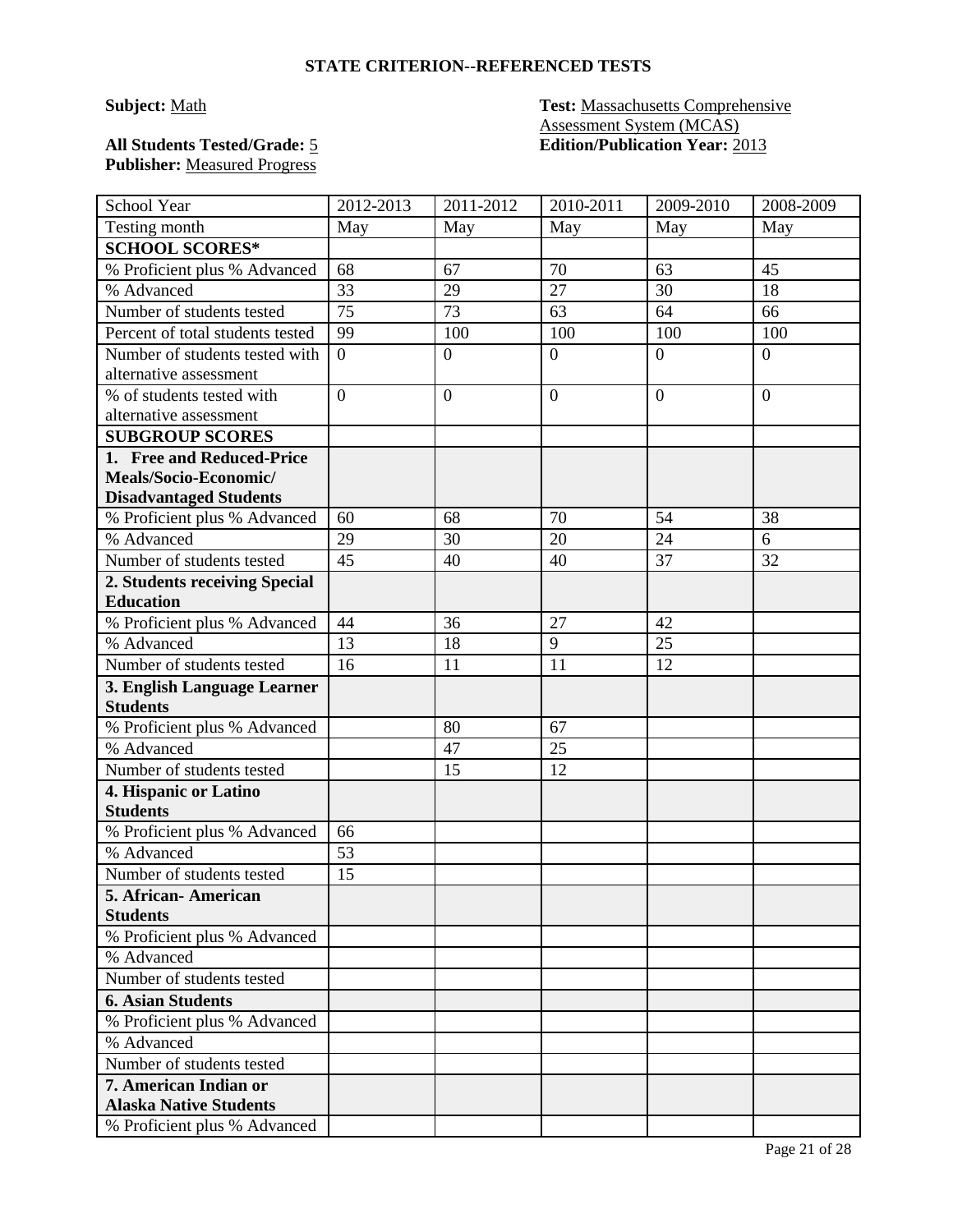| % Advanced                       |    |    |    |    |    |
|----------------------------------|----|----|----|----|----|
| Number of students tested        |    |    |    |    |    |
| 8. Native Hawaiian or other      |    |    |    |    |    |
| <b>Pacific Islander Students</b> |    |    |    |    |    |
| % Proficient plus % Advanced     |    |    |    |    |    |
| % Advanced                       |    |    |    |    |    |
| Number of students tested        |    |    |    |    |    |
| 9. White Students                |    |    |    |    |    |
| % Proficient plus % Advanced     | 69 | 62 | 70 | 62 | 46 |
| % Advanced                       | 31 | 28 | 28 | 34 | 20 |
| Number of students tested        | 55 | 58 | 50 | 53 | 54 |
| 10. Two or More Races            |    |    |    |    |    |
| identified Students              |    |    |    |    |    |
| % Proficient plus % Advanced     |    |    |    |    |    |
| % Advanced                       |    |    |    |    |    |
| Number of students tested        |    |    |    |    |    |
| 11. Other 1: High Needs          |    |    |    |    |    |
| <b>Students</b>                  |    |    |    |    |    |
| % Proficient plus % Advanced     | 60 | 68 | 66 | 53 | 35 |
| % Advanced                       | 28 | 29 | 21 | 26 | 5  |
| Number of students tested        | 53 | 49 | 47 | 43 | 37 |
| 12. Other 2: Other 2             |    |    |    |    |    |
| % Proficient plus % Advanced     |    |    |    |    |    |
| % Advanced                       |    |    |    |    |    |
| Number of students tested        |    |    |    |    |    |
| 13. Other 3: Other 3             |    |    |    |    |    |
| % Proficient plus % Advanced     |    |    |    |    |    |
| % Advanced                       |    |    |    |    |    |
| Number of students tested        |    |    |    |    |    |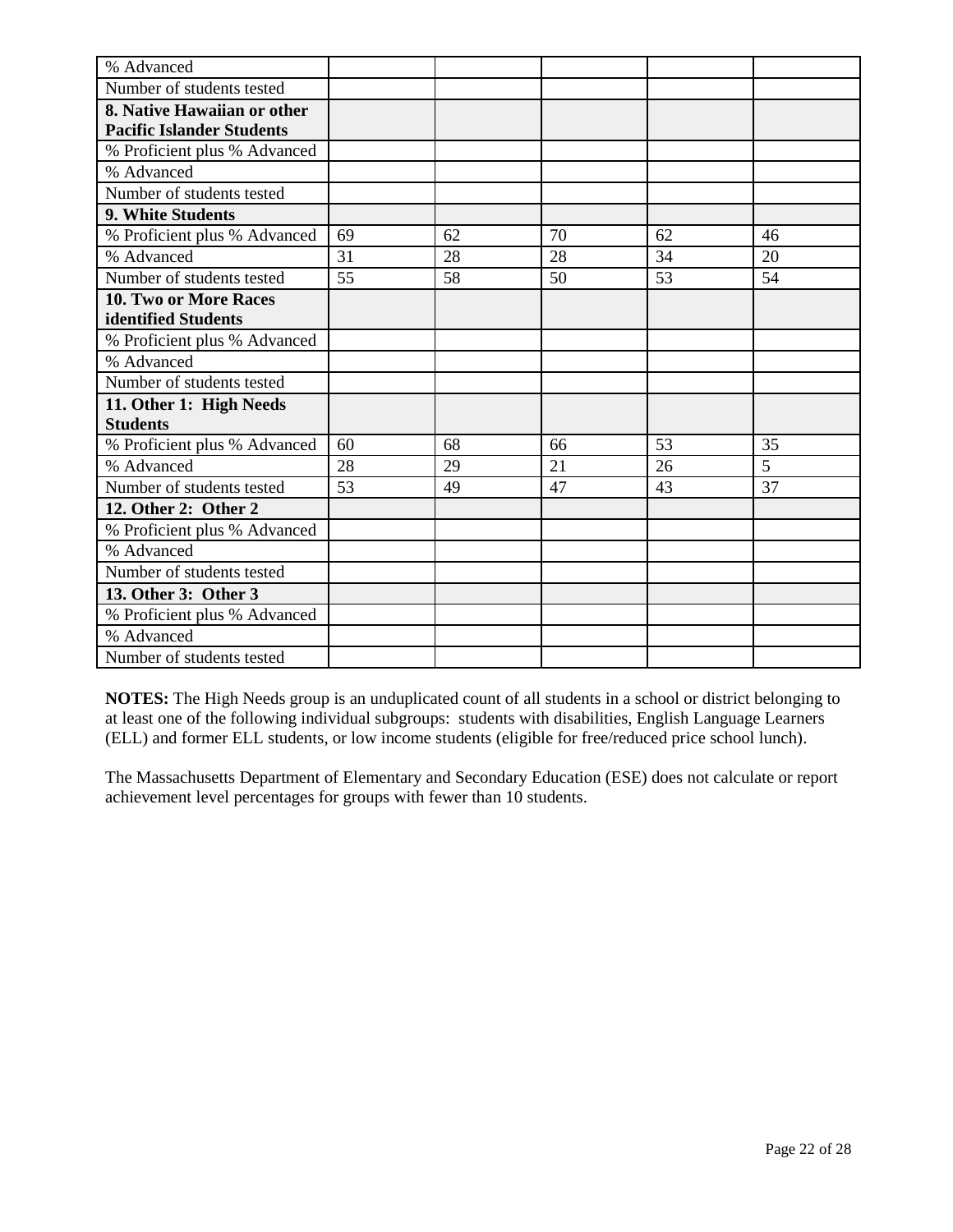**Subject: Reading/ELA Test: Massachusetts Comprehensive** Assessment System (MCAS) **All Students Tested/Grade:** 3 **Edition/Publication Year:** 2013

## **Publisher:** Measured Progress

| School Year                                    | 2012-2013      | 2011-2012        | 2010-2011        | 2009-2010      | 2008-2009      |
|------------------------------------------------|----------------|------------------|------------------|----------------|----------------|
| Testing month                                  | Mar            | Mar              | Mar              | Mar            | Mar            |
| <b>SCHOOL SCORES*</b>                          |                |                  |                  |                |                |
| % Proficient plus % Advanced                   | 62             | 90               | 70               | 74             | 38             |
| % Advanced                                     | 11             | 14               | $\overline{5}$   | 13             | 8              |
| Number of students tested                      | 72             | 76               | 65               | 71             | 63             |
| Percent of total students tested               | 100            | 100              | 100              | 100            | 100            |
| Number of students tested with                 | $\overline{0}$ | $\boldsymbol{0}$ | $\overline{0}$   | $\theta$       | $\overline{0}$ |
| alternative assessment                         |                |                  |                  |                |                |
| % of students tested with                      | $\overline{0}$ | $\boldsymbol{0}$ | $\overline{0}$   | $\overline{0}$ | $\overline{0}$ |
| alternative assessment                         |                |                  |                  |                |                |
| <b>SUBGROUP SCORES</b>                         |                |                  |                  |                |                |
| 1. Free and Reduced-Price                      |                |                  |                  |                |                |
| Meals/Socio-Economic/                          |                |                  |                  |                |                |
| <b>Disadvantaged Students</b>                  |                |                  |                  |                |                |
| % Proficient plus % Advanced                   | 45             | 93               | 55               | 72             | 23             |
| % Advanced                                     | $\overline{2}$ | 10               | 3                | 20             | 3              |
| Number of students tested                      | 47             | 30               | 38               | 40             | 39             |
| 2. Students receiving Special                  |                |                  |                  |                |                |
| <b>Education</b>                               |                |                  |                  |                |                |
| % Proficient plus % Advanced                   | 54             |                  | 64               |                |                |
| % Advanced                                     | $\overline{7}$ |                  | $\boldsymbol{0}$ |                |                |
| Number of students tested                      | 15             |                  | 11               |                |                |
| 3. English Language Learner<br><b>Students</b> |                |                  |                  |                |                |
|                                                | 45             |                  | 36               | 50             | 11             |
| % Proficient plus % Advanced<br>% Advanced     | 9              |                  | 9                | 12             | $\overline{0}$ |
| Number of students tested                      | 11             |                  | 11               | 16             | 18             |
| 4. Hispanic or Latino                          |                |                  |                  |                |                |
| <b>Students</b>                                |                |                  |                  |                |                |
| % Proficient plus % Advanced                   | 46             | 90               | 69               |                |                |
| % Advanced                                     | $\overline{0}$ | 30               | $\boldsymbol{0}$ |                |                |
| Number of students tested                      | 13             | 10               | 13               |                |                |
| 5. African-American                            |                |                  |                  |                |                |
| <b>Students</b>                                |                |                  |                  |                |                |
| % Proficient plus % Advanced                   |                |                  |                  |                |                |
| % Advanced                                     |                |                  |                  |                |                |
| Number of students tested                      |                |                  |                  |                |                |
| <b>6. Asian Students</b>                       |                |                  |                  |                |                |
| % Proficient plus % Advanced                   |                |                  |                  |                |                |
| % Advanced                                     |                |                  |                  |                |                |
| Number of students tested                      |                |                  |                  |                |                |
| 7. American Indian or                          |                |                  |                  |                |                |
| <b>Alaska Native Students</b>                  |                |                  |                  |                |                |
| % Proficient plus % Advanced                   |                |                  |                  |                |                |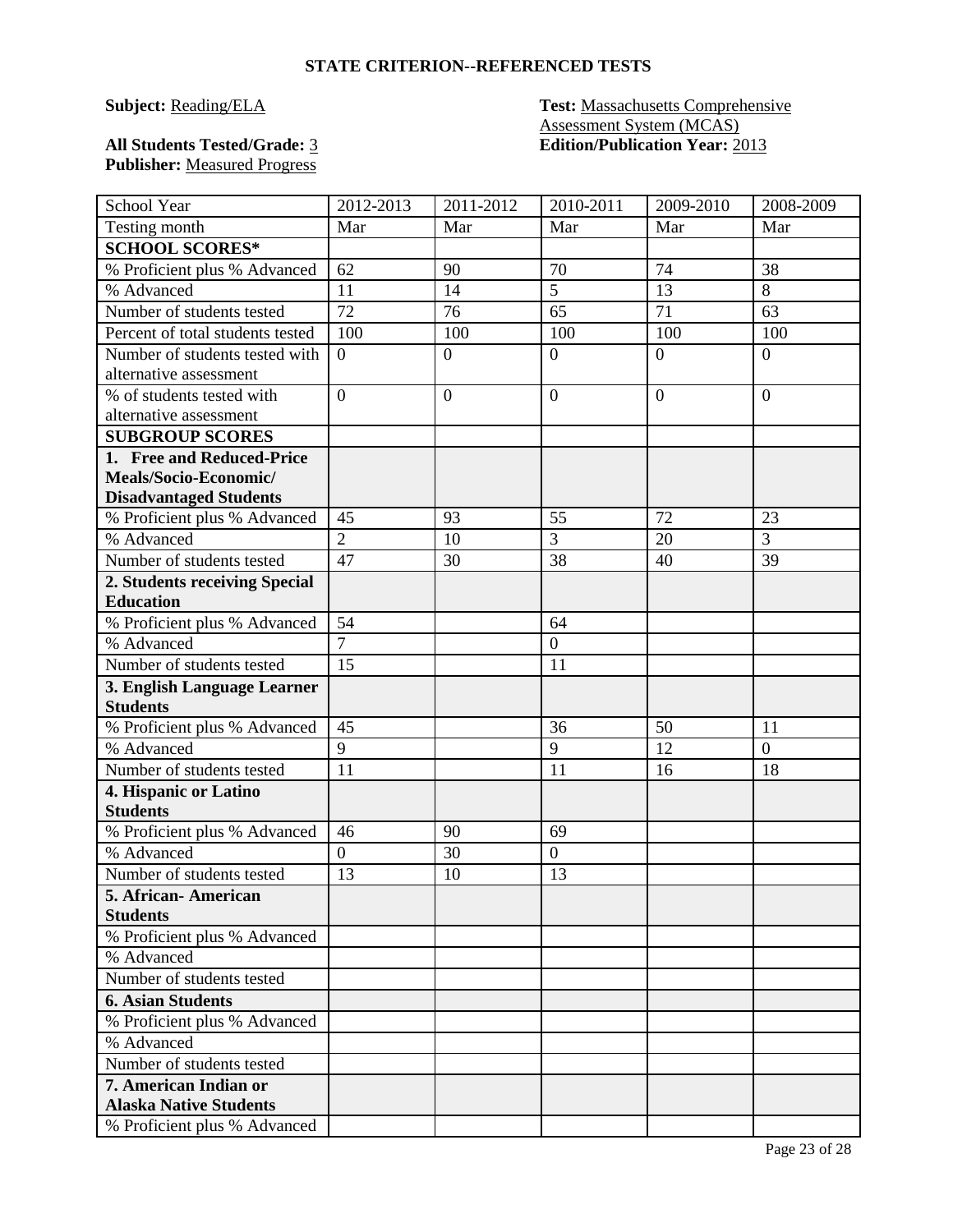| % Advanced                       |    |    |                |    |                |
|----------------------------------|----|----|----------------|----|----------------|
| Number of students tested        |    |    |                |    |                |
| 8. Native Hawaiian or other      |    |    |                |    |                |
| <b>Pacific Islander Students</b> |    |    |                |    |                |
| % Proficient plus % Advanced     |    |    |                |    |                |
| % Advanced                       |    |    |                |    |                |
| Number of students tested        |    |    |                |    |                |
| 9. White Students                |    |    |                |    |                |
| % Proficient plus % Advanced     | 69 | 91 | 69             | 73 | 38             |
| % Advanced                       | 15 | 14 | $\overline{4}$ | 14 | 8              |
| Number of students tested        | 54 | 56 | 48             | 56 | 52             |
| 10. Two or More Races            |    |    |                |    |                |
| identified Students              |    |    |                |    |                |
| % Proficient plus % Advanced     |    |    |                |    |                |
| % Advanced                       |    |    |                |    |                |
| Number of students tested        |    |    |                |    |                |
| 11. Other 1: High Needs          |    |    |                |    |                |
| <b>Students</b>                  |    |    |                |    |                |
| % Proficient plus % Advanced     | 51 | 89 | 60             | 69 | 25             |
| % Advanced                       | 6  | 9  | $\overline{2}$ | 18 | $\overline{2}$ |
| Number of students tested        | 53 | 35 | 45             | 45 | 44             |
| 12. Other 2: Other 2             |    |    |                |    |                |
| % Proficient plus % Advanced     |    |    |                |    |                |
| % Advanced                       |    |    |                |    |                |
| Number of students tested        |    |    |                |    |                |
| 13. Other 3: Other 3             |    |    |                |    |                |
| % Proficient plus % Advanced     |    |    |                |    |                |
| % Advanced                       |    |    |                |    |                |
| Number of students tested        |    |    |                |    |                |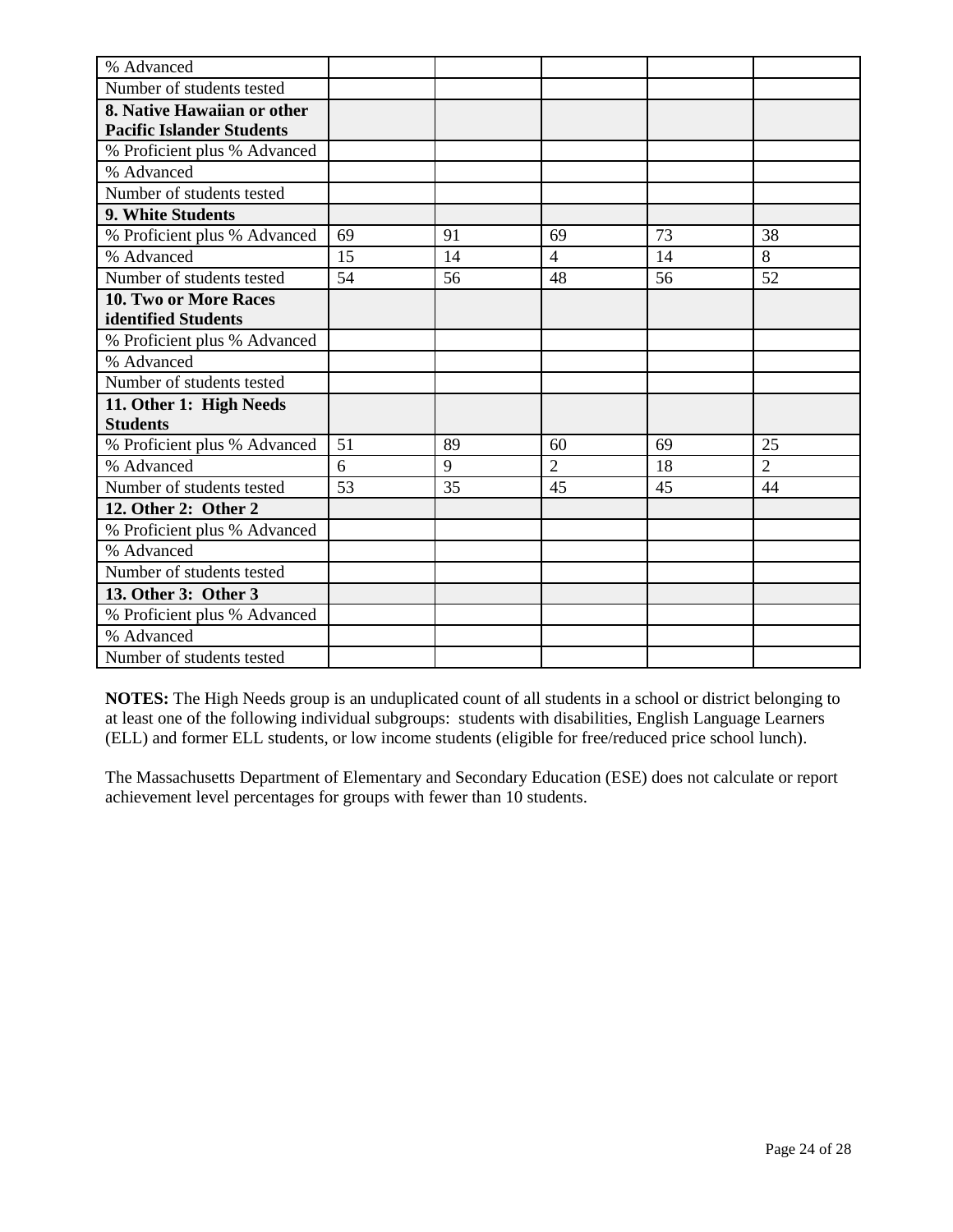**Subject: Reading/ELA Test: Massachusetts Comprehensive** Assessment System (MCAS) **All Students Tested/Grade:** 4 **Edition/Publication Year:** 2013

## **Publisher:** Measured Progress

| School Year                                              | 2012-2013      | 2011-2012        | 2010-2011        | 2009-2010      | 2008-2009        |
|----------------------------------------------------------|----------------|------------------|------------------|----------------|------------------|
| Testing month                                            | Mar            | Mar              | Mar              | Mar            | Mar              |
| <b>SCHOOL SCORES*</b>                                    |                |                  |                  |                |                  |
| % Proficient plus % Advanced                             | 82             | 64               | 58               | 42             | 42               |
| % Advanced                                               | 16             | 8                | $\overline{7}$   | 3              | $\overline{2}$   |
| Number of students tested                                | 79             | 73               | 72               | 61             | 63               |
| Percent of total students tested                         | 100            | 100              | 100              | 100            | 100              |
| Number of students tested with<br>alternative assessment | $\overline{0}$ | $\overline{0}$   | $\overline{0}$   | $\theta$       | $\overline{0}$   |
| % of students tested with<br>alternative assessment      | $\overline{0}$ | $\overline{0}$   | $\overline{0}$   | $\theta$       | $\overline{0}$   |
| <b>SUBGROUP SCORES</b>                                   |                |                  |                  |                |                  |
| 1. Free and Reduced-Price                                |                |                  |                  |                |                  |
| Meals/Socio-Economic/                                    |                |                  |                  |                |                  |
| <b>Disadvantaged Students</b>                            |                |                  |                  |                |                  |
| % Proficient plus % Advanced                             | 83             | 64               | 56               | 35             | 33               |
| % Advanced                                               | $\overline{3}$ | 5                | 5                | $\overline{0}$ | $\boldsymbol{0}$ |
| Number of students tested                                | 30             | 44               | 39               | 40             | 30               |
| 2. Students receiving Special                            |                |                  |                  |                |                  |
| <b>Education</b>                                         |                |                  |                  |                |                  |
| % Proficient plus % Advanced                             | 30             | 31               | 30               |                | 8                |
| % Advanced                                               | $\overline{0}$ | $\boldsymbol{0}$ | $\boldsymbol{0}$ |                | $\boldsymbol{0}$ |
| Number of students tested                                | 10             | 13               | 10               |                | 13               |
| 3. English Language Learner                              |                |                  |                  |                |                  |
| <b>Students</b>                                          |                |                  |                  |                |                  |
| % Proficient plus % Advanced                             |                | 54               | 40               | 29             |                  |
| % Advanced                                               |                | 15               | $\boldsymbol{0}$ | $\mathbf{0}$   |                  |
| Number of students tested                                |                | 13               | 15               | 17             |                  |
| 4. Hispanic or Latino<br><b>Students</b>                 |                |                  |                  |                |                  |
| % Proficient plus % Advanced                             | 60             | 73               |                  |                |                  |
| % Advanced                                               | 10             | $\overline{0}$   |                  |                |                  |
| Number of students tested                                | 10             | 15               |                  |                |                  |
| 5. African - American                                    |                |                  |                  |                |                  |
| <b>Students</b>                                          |                |                  |                  |                |                  |
| % Proficient plus % Advanced                             |                |                  |                  |                |                  |
| % Advanced                                               |                |                  |                  |                |                  |
| Number of students tested                                |                |                  |                  |                |                  |
| <b>6. Asian Students</b>                                 |                |                  |                  |                |                  |
| % Proficient plus % Advanced                             |                |                  |                  |                |                  |
| % Advanced                                               |                |                  |                  |                |                  |
| Number of students tested                                |                |                  |                  |                |                  |
| 7. American Indian or<br><b>Alaska Native Students</b>   |                |                  |                  |                |                  |
| % Proficient plus % Advanced                             |                |                  |                  |                |                  |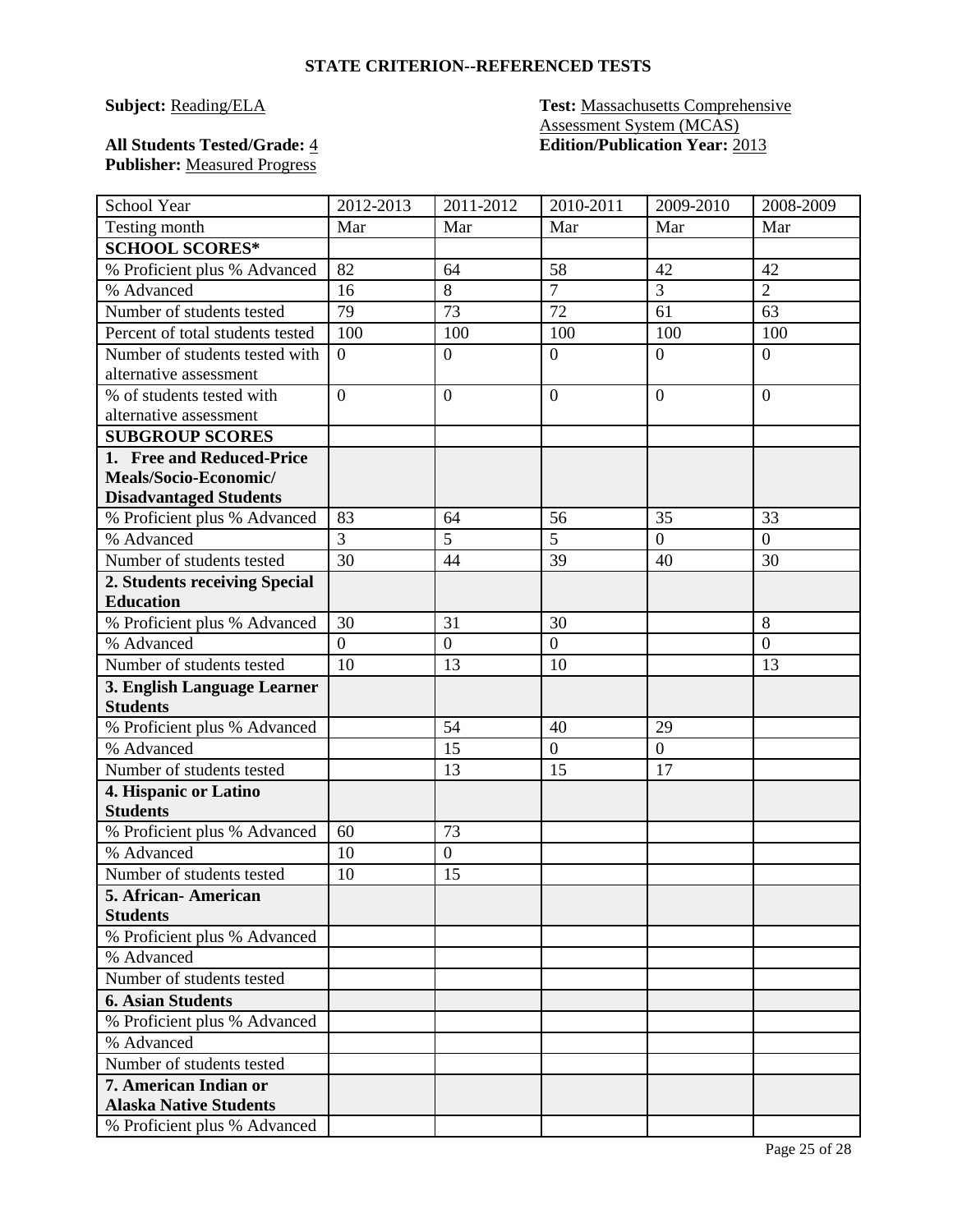| % Advanced                       |    |                |                |                |                |
|----------------------------------|----|----------------|----------------|----------------|----------------|
| Number of students tested        |    |                |                |                |                |
| 8. Native Hawaiian or other      |    |                |                |                |                |
| <b>Pacific Islander Students</b> |    |                |                |                |                |
| % Proficient plus % Advanced     |    |                |                |                |                |
| % Advanced                       |    |                |                |                |                |
| Number of students tested        |    |                |                |                |                |
| 9. White Students                |    |                |                |                |                |
| % Proficient plus % Advanced     | 85 | 63             | 61             | 41             | 41             |
| % Advanced                       | 14 | 9              | $\overline{7}$ | $\overline{4}$ | $\overline{2}$ |
| Number of students tested        | 59 | 54             | 57             | 51             | 51             |
| 10. Two or More Races            |    |                |                |                |                |
| identified Students              |    |                |                |                |                |
| % Proficient plus % Advanced     |    |                |                |                |                |
| % Advanced                       |    |                |                |                |                |
| Number of students tested        |    |                |                |                |                |
| 11. Other 1: High Needs          |    |                |                |                |                |
| <b>Students</b>                  |    |                |                |                |                |
| % Proficient plus % Advanced     | 76 | 59             | 49             | 36             | 25             |
| % Advanced                       | 8  | $\overline{4}$ | $\overline{4}$ | $\theta$       | $\overline{2}$ |
| Number of students tested        | 38 | 51             | 47             | 45             | 44             |
| 12. Other 2: Other 2             |    |                |                |                |                |
| % Proficient plus % Advanced     |    |                |                |                |                |
| % Advanced                       |    |                |                |                |                |
| Number of students tested        |    |                |                |                |                |
| 13. Other 3: Other 3             |    |                |                |                |                |
| % Proficient plus % Advanced     |    |                |                |                |                |
| % Advanced                       |    |                |                |                |                |
| Number of students tested        |    |                |                |                |                |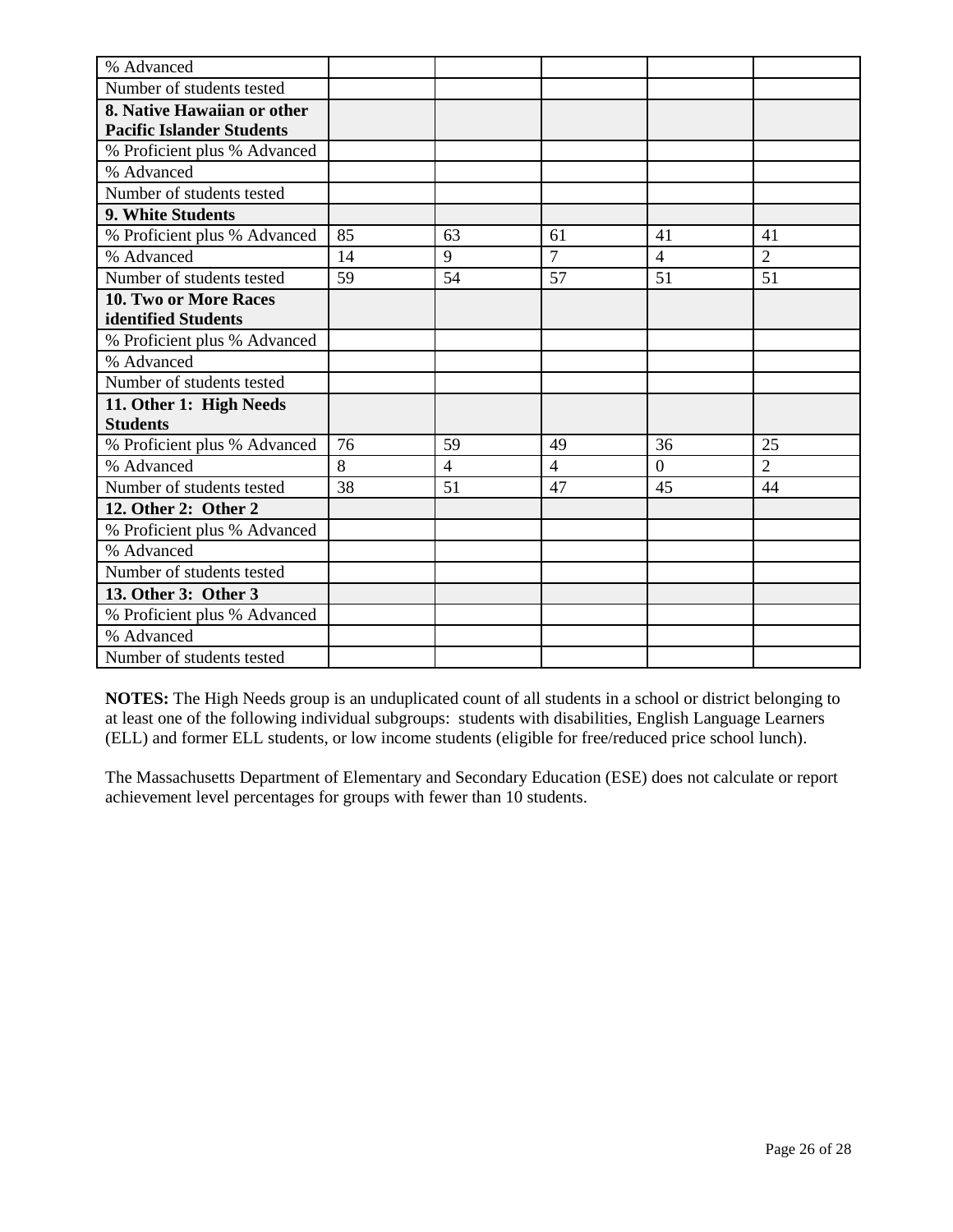**Subject: Reading/ELA Test: Massachusetts Comprehensive** Assessment System (MCAS) **All Students Tested/Grade:** 5 **Edition/Publication Year:** 2013

## **Publisher:** Measured Progress

| School Year                      | 2012-2013      | 2011-2012      | 2010-2011        | 2009-2010 | 2008-2009        |
|----------------------------------|----------------|----------------|------------------|-----------|------------------|
| Testing month                    | Mar            | Mar            | Mar              | Mar       | Mar              |
| <b>SCHOOL SCORES*</b>            |                |                |                  |           |                  |
| % Proficient plus % Advanced     | 62             | 68             | 65               | 63        | 58               |
| % Advanced                       | 11             | 12             | 14               | 19        | $\overline{2}$   |
| Number of students tested        | 76             | 73             | 63               | 64        | 66               |
| Percent of total students tested | 100            | 100            | 100              | 100       | 100              |
| Number of students tested with   | $\overline{0}$ | $\overline{0}$ | $\overline{0}$   | $\theta$  | $\overline{0}$   |
| alternative assessment           |                |                |                  |           |                  |
| % of students tested with        | $\overline{0}$ | $\overline{0}$ | $\overline{0}$   | $\theta$  | $\overline{0}$   |
| alternative assessment           |                |                |                  |           |                  |
| <b>SUBGROUP SCORES</b>           |                |                |                  |           |                  |
| 1. Free and Reduced-Price        |                |                |                  |           |                  |
| Meals/Socio-Economic/            |                |                |                  |           |                  |
| <b>Disadvantaged Students</b>    |                |                |                  |           |                  |
| % Proficient plus % Advanced     | 54             | 66             | 55               | 63        | 56               |
| % Advanced                       | $\overline{2}$ | 13             | 10               | 14        | $\boldsymbol{0}$ |
| Number of students tested        | 46             | 40             | 40               | 37        | 32               |
| 2. Students receiving Special    |                |                |                  |           |                  |
| <b>Education</b>                 |                |                |                  |           |                  |
| % Proficient plus % Advanced     | 35             | 45             | 36               | 41        |                  |
| % Advanced                       | 6              | 9              | $\boldsymbol{0}$ | 8         |                  |
| Number of students tested        | 17             | 11             | 11               | 12        |                  |
| 3. English Language Learner      |                |                |                  |           |                  |
| <b>Students</b>                  |                |                |                  |           |                  |
| % Proficient plus % Advanced     |                | 60             | 33               |           |                  |
| % Advanced                       |                | $\overline{7}$ | 8                |           |                  |
| Number of students tested        |                | 15             | 12               |           |                  |
| 4. Hispanic or Latino            |                |                |                  |           |                  |
| <b>Students</b>                  |                |                |                  |           |                  |
| % Proficient plus % Advanced     | 60             |                |                  |           |                  |
| % Advanced                       | $\overline{7}$ |                |                  |           |                  |
| Number of students tested        | 15             |                |                  |           |                  |
| 5. African-American              |                |                |                  |           |                  |
| <b>Students</b>                  |                |                |                  |           |                  |
| % Proficient plus % Advanced     |                |                |                  |           |                  |
| % Advanced                       |                |                |                  |           |                  |
| Number of students tested        |                |                |                  |           |                  |
| <b>6. Asian Students</b>         |                |                |                  |           |                  |
| % Proficient plus % Advanced     |                |                |                  |           |                  |
| % Advanced                       |                |                |                  |           |                  |
| Number of students tested        |                |                |                  |           |                  |
| 7. American Indian or            |                |                |                  |           |                  |
| <b>Alaska Native Students</b>    |                |                |                  |           |                  |
| % Proficient plus % Advanced     |                |                |                  |           |                  |